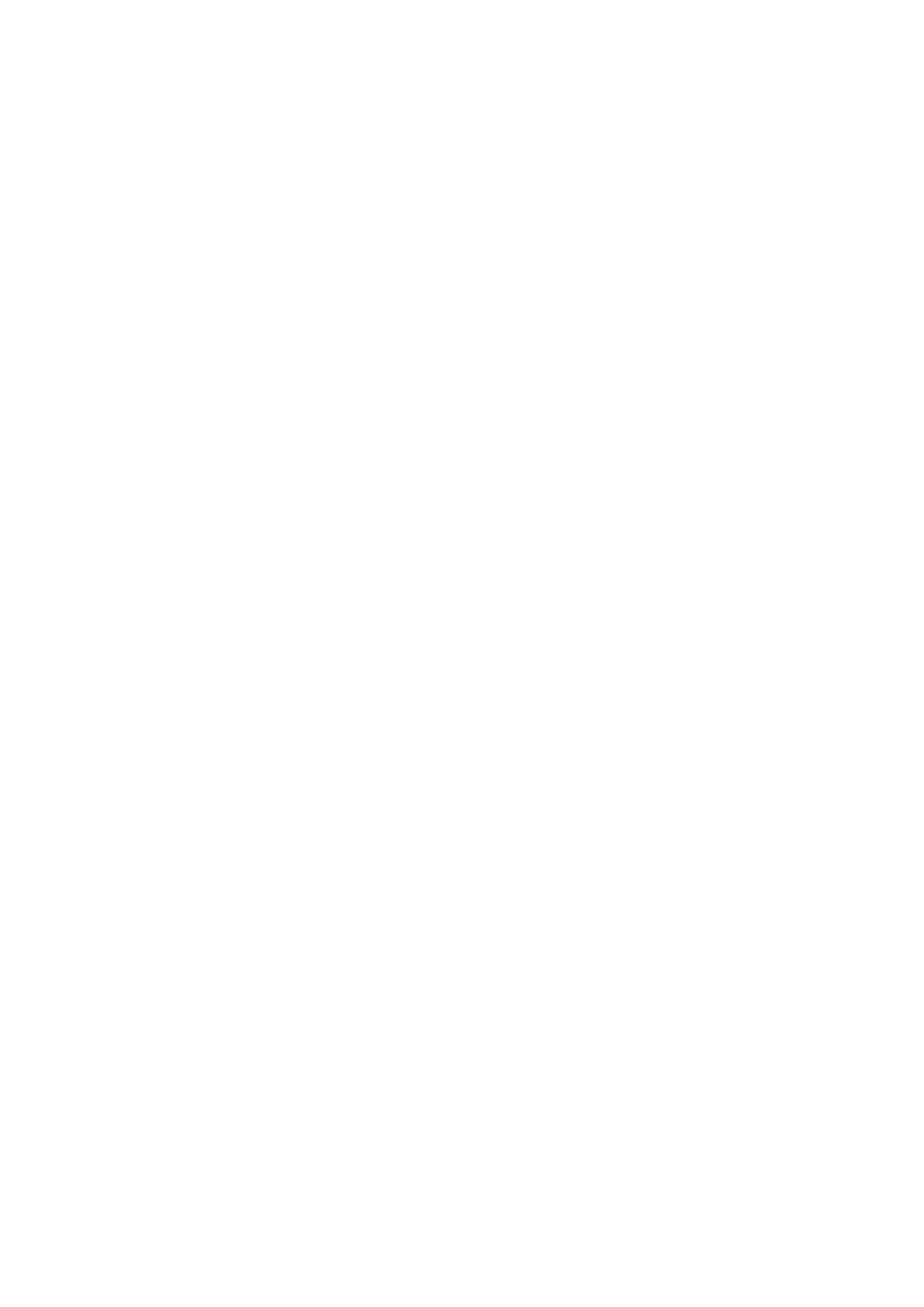# Thinking Colours

# *Perception, Translation and Representation*

Edited by

Victoria Bogushevskaya and Elisabetta Colla

Cambridge **Scholars** Publishing

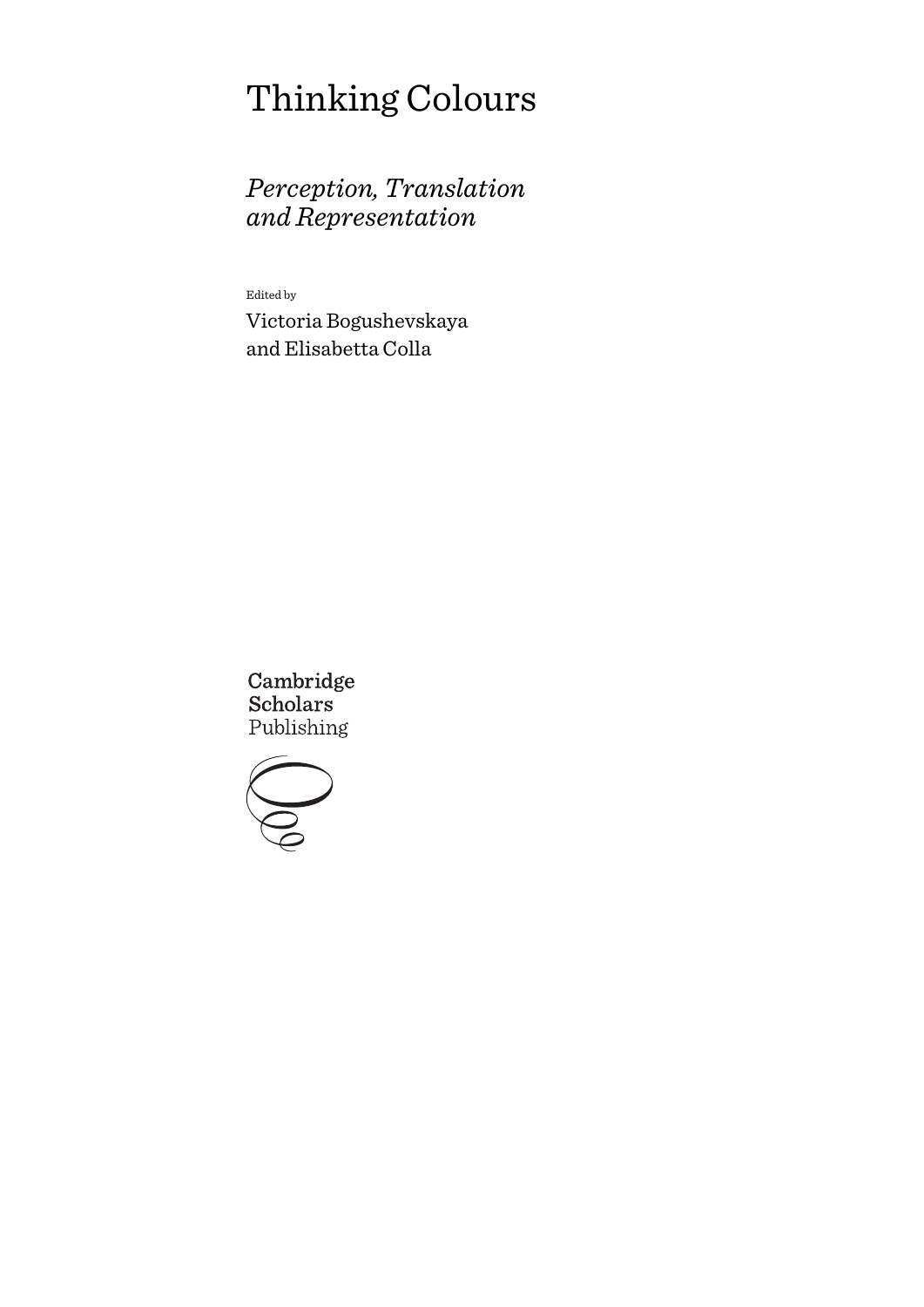Thinking Colours: Perception, Translation and Representation

Edited by Victoria Bogushevskaya and Elisabetta Colla

This book first published 2015

Cambridge Scholars Publishing

Lady Stephenson Library, Newcastle upon Tyne, NE6 2PA, UK

British Library Cataloguing in Publication Data A catalogue record for this book is available from the British Library

Copyright © 2015 by Victoria Bogushevskaya, Elisabetta Colla and contributors

All rights for this book reserved. No part of this book may be reproduced, stored in a retrieval system, or transmitted, in any form or by any means, electronic, mechanical, photocopying, recording or otherwise, without the prior permission of the copyright owner.

ISBN (10): 1-4438-7529-5 ISBN (13): 978-1-4438-7529-5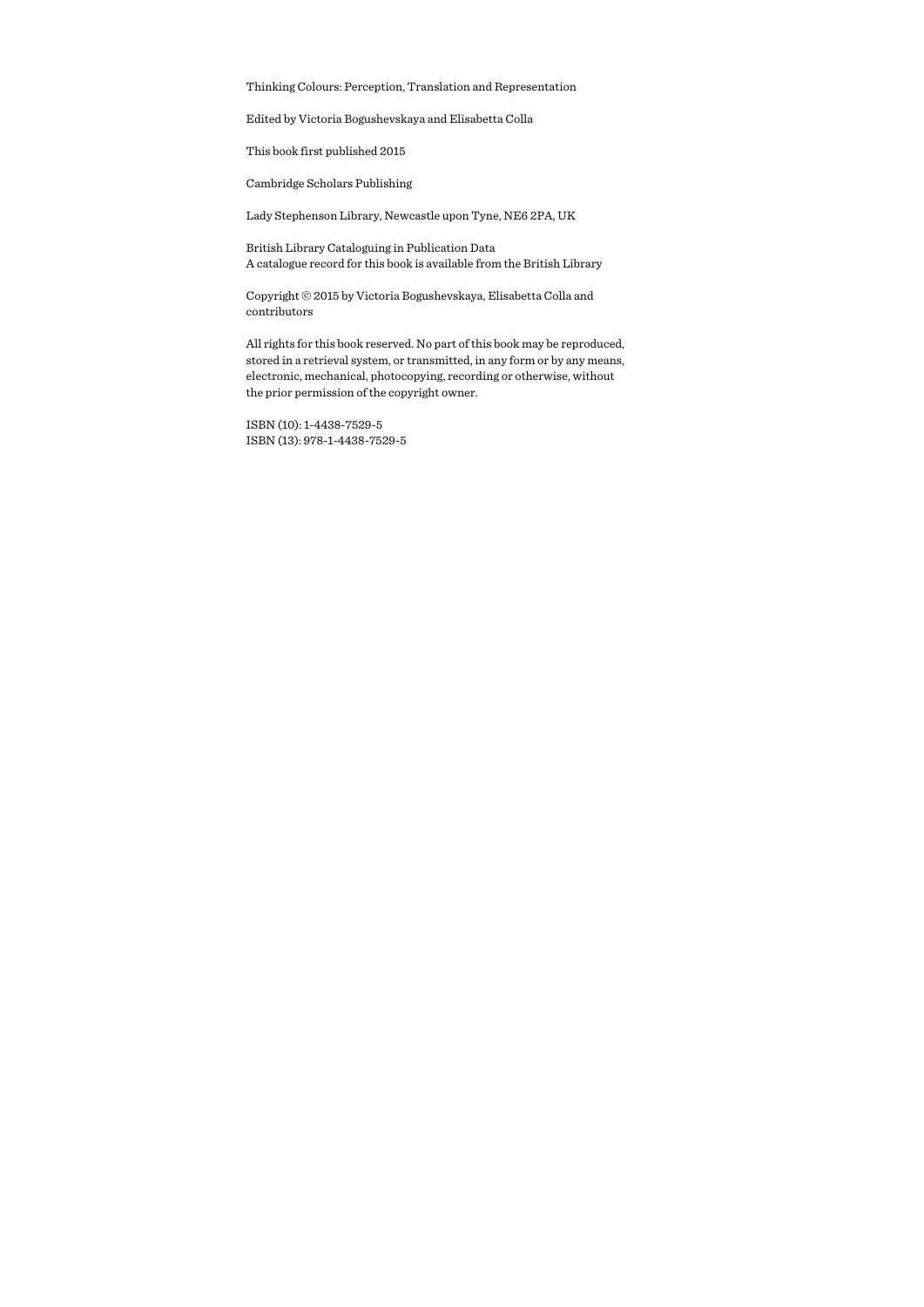# **CONTENTS**

| <b>COLOUR AND COGNITION</b>                                                                                                                         |
|-----------------------------------------------------------------------------------------------------------------------------------------------------|
| A NEW LOOK ON THE SAPIR-WHORF HYPOTHESIS ON COLOURS,<br>Anne Reboul                                                                                 |
| COLOUR AND THE EMOTIONAL ESTIMATION OF FEMALE APPEARANCES<br>Maria Rukodelnikova                                                                    |
| <b>COLOUR, LANGUAGE AND TRANSLATION</b>                                                                                                             |
| <b>GRUE IN CHINESE: ON THE ORIGINAL MEANING AND EVOLUTION</b><br>Victoria Bogushevskaya                                                             |
| MEASURING THE DIVERSITY OF COLOUR NAMING IN ADVERTISING 45<br>Alena Anishchanka, Dirk Speelman, Dirk Geeraerts                                      |
| <b>COLOUR AND LITERATURE</b>                                                                                                                        |
| "THE SENSUOUS COLOURS OF PHYSICAL THINGS": LIU XIE AND CHINESE<br>TRADITIONAL LITERARY THEORY AND CRITICISM (SIXTH CENTURY)  74<br>Elisabetta Colla |
| Yukiko Saito                                                                                                                                        |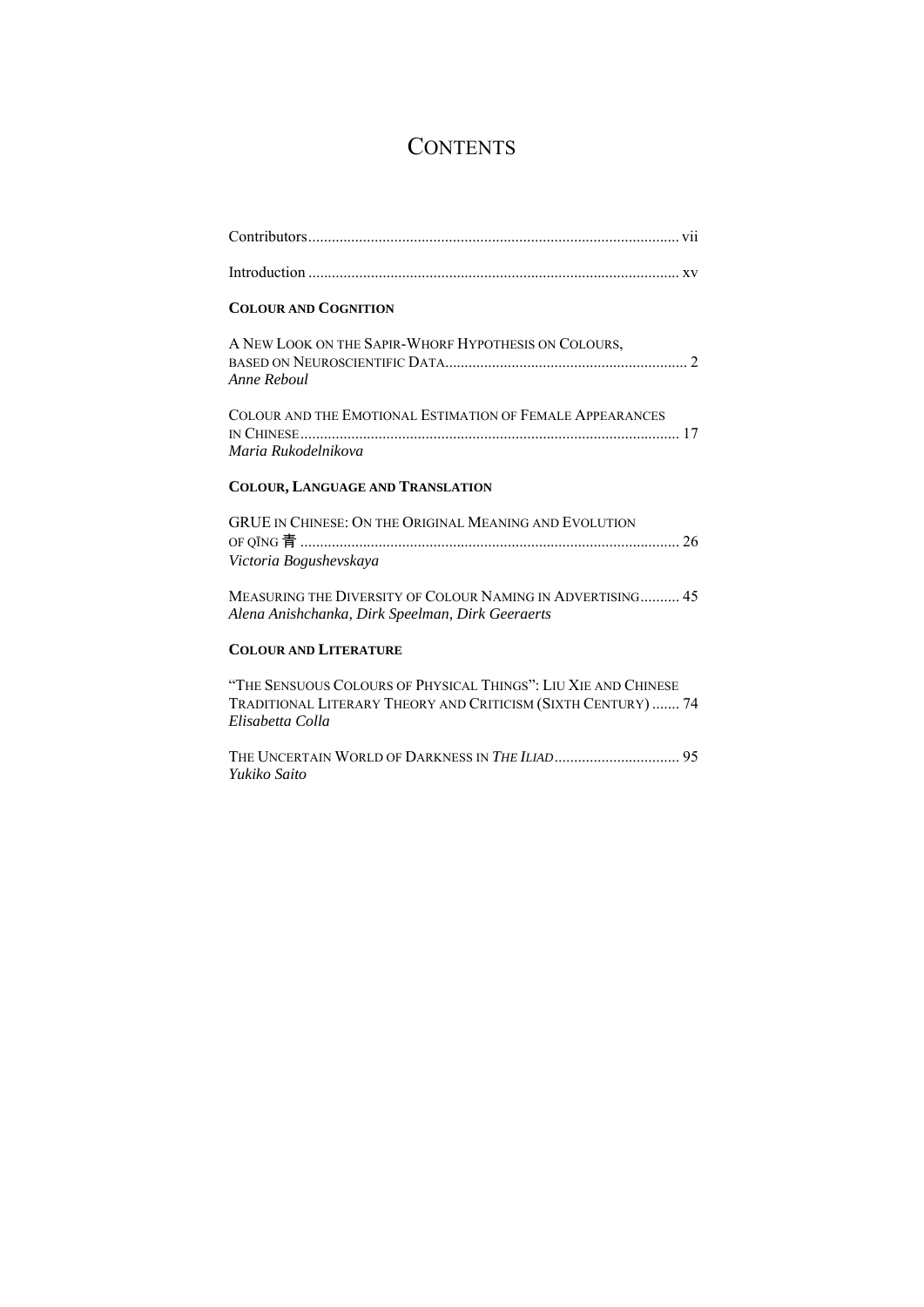## vi Contents

| THE COLOUR OF THE OTHER IN THE MODERN PORTUGUESE YOUTH NOVEL:<br>A READING OF THE BOOKS UMA QUESTÃO DE COR, BY ANA SALDANHA<br>Amélia Cruz    |  |
|-----------------------------------------------------------------------------------------------------------------------------------------------|--|
| <b>COLOUR AND ART</b>                                                                                                                         |  |
| Pedro Calapez                                                                                                                                 |  |
| SCREAMING RED: COLOUR, AFFECT, AND CINEMA 147<br>Reinhold Görling                                                                             |  |
| Marcia Marques                                                                                                                                |  |
| "THE BOTTOM OF THE SEA APPEARS OF A PURPLE COLOUR TO DIVERS<br>IN BRIGHT SUNSHINE": BRIEF REFLECTIONS ON THE IDEA OF COLOUR<br>Anabela Mendes |  |
| <b>COLOUR AND SPACE</b>                                                                                                                       |  |
| BEIGE HERITAGE/GOLDEN TOWERS: COLOUR, CULTURE<br>Surajit Chakravarty, Patricia Ball                                                           |  |
| THE COLOUR BLUE: PERCEPTIONS AND REPRESENTATIONS IN TRAVEL<br>Maria João Cordeiro                                                             |  |
| THE COLOUR OF METAL SURFACES IN THE ARCHITECTURAL<br>Alessandro Premier                                                                       |  |
| Pietro Zennaro, Katia Gasparini                                                                                                               |  |
| THE COLOURS OF MILITARY BETWEEN ARCHITECTURE AND PICTORIAL<br>Manuela Zorzi                                                                   |  |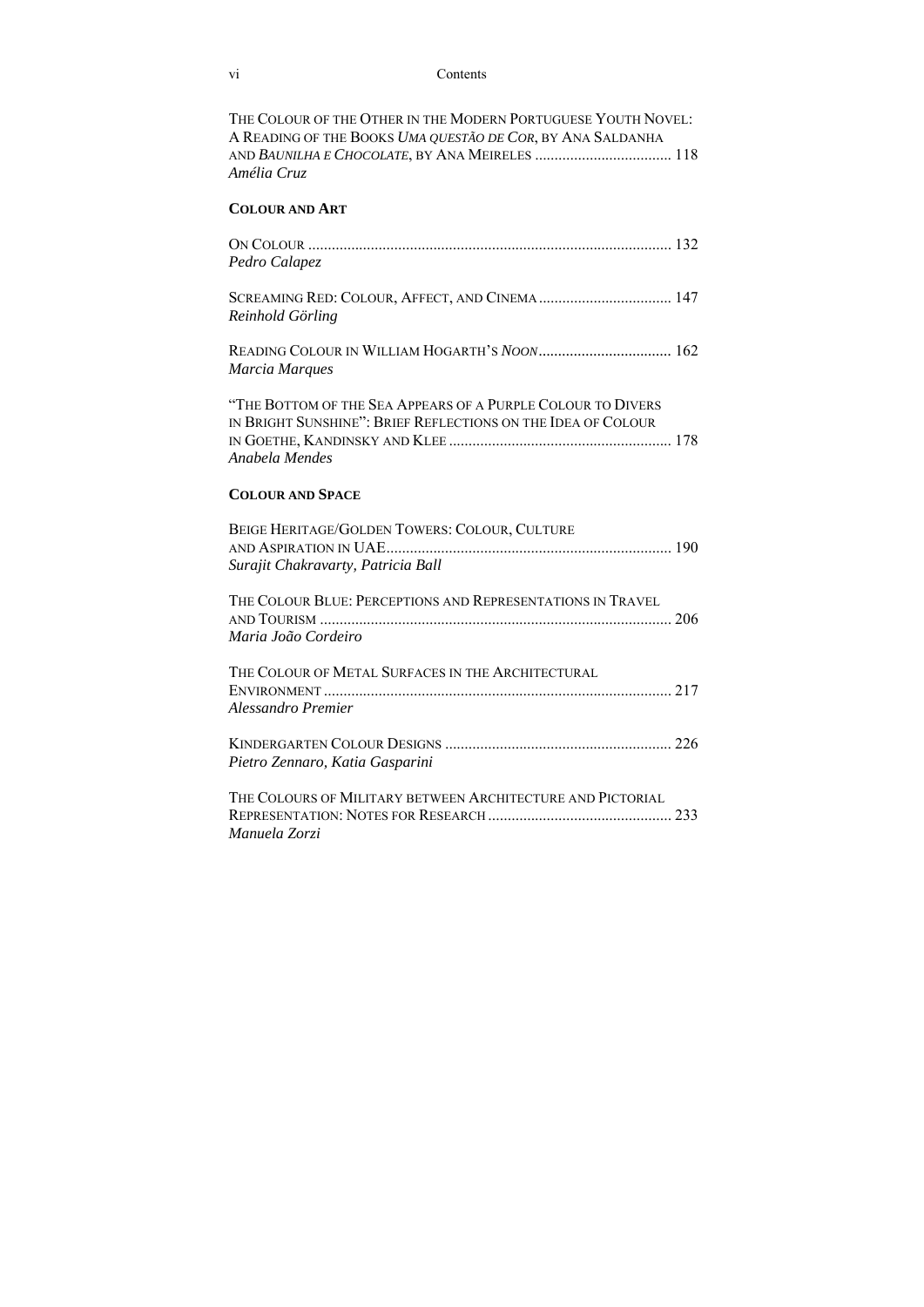# **CONTRIBUTORS**

**Anne Reboul**, born 1956, is a senior researcher at the National Center for Scientific Research (France). She is a member of L2C2 (Laboratory on Language, the Brain, and Cognition), at the Institute for Cognitive Sciences, in Lyons. She has a Ph.D. in Linguistics, a Ph.D. in Philosophy, did her post-doctoral studies at UC London, and has written several books as well as numerous papers in French and English (see http://l2c2.isc.cnrs. fr/en/members/annreboul/).

Her present interests center on the links between perception, conceptualization and language, as well as on the link between the social function of language and the universality of implicit communication in languages.

Anne Reboul's most recent publications include a book (Langage et cognition humaine, 2007), two edited books at Springer (*Mind, Values and Metaphysics*, 2014), a special issue of *Neuropsychologia* (2014), as well as a number of papers in international journals.

**Maria Rukodelnikova**, born 1965 in Moscow. 1985-1990: student at the Moscow State University, Language and Literature Department (Structural and Applied Linguistics). 1990-1993: the Institute of Oriental Studies of the Russian Academy of Sciences, postgraduate student. 1995 PhD (Chinese linguistics) thesis theme "Structural and semantic analysis of verbal complexes in Mandarin Chinese". 1993-2000: the Institute of Oriental Studies, the Russian Academy of Sciences, senior researcher. 2000-ongoing: Head of the Oriental Languages Department in the Institute of Linguistics, Russian State University for the Humanities (RSUH), Moscow, Russia. 2007-ongoing: Deputy Director of the Confucius Institute, RSUH. Main articles:

- Structural and semantic analysis of verbal complexes in Mandarin Chinese. Moscow, 1995.
- Verbal complexes in Chinese. //Pan-Asiatic Linguistics. Proceedings of the IV International Symposium on Language and Linguistics. Bangkok, Thailand, 1996, Volume 2 pp. 617-626.
- Chinese Verbal Lexemes in Complex Units: Functional Reduction. //34. Linguistisches Kolloquium. Abstracts. Mainz, Germany, 1999. p.130.
- Dungan language. //Collier's Encyclopaedia. CD-ROM 1999.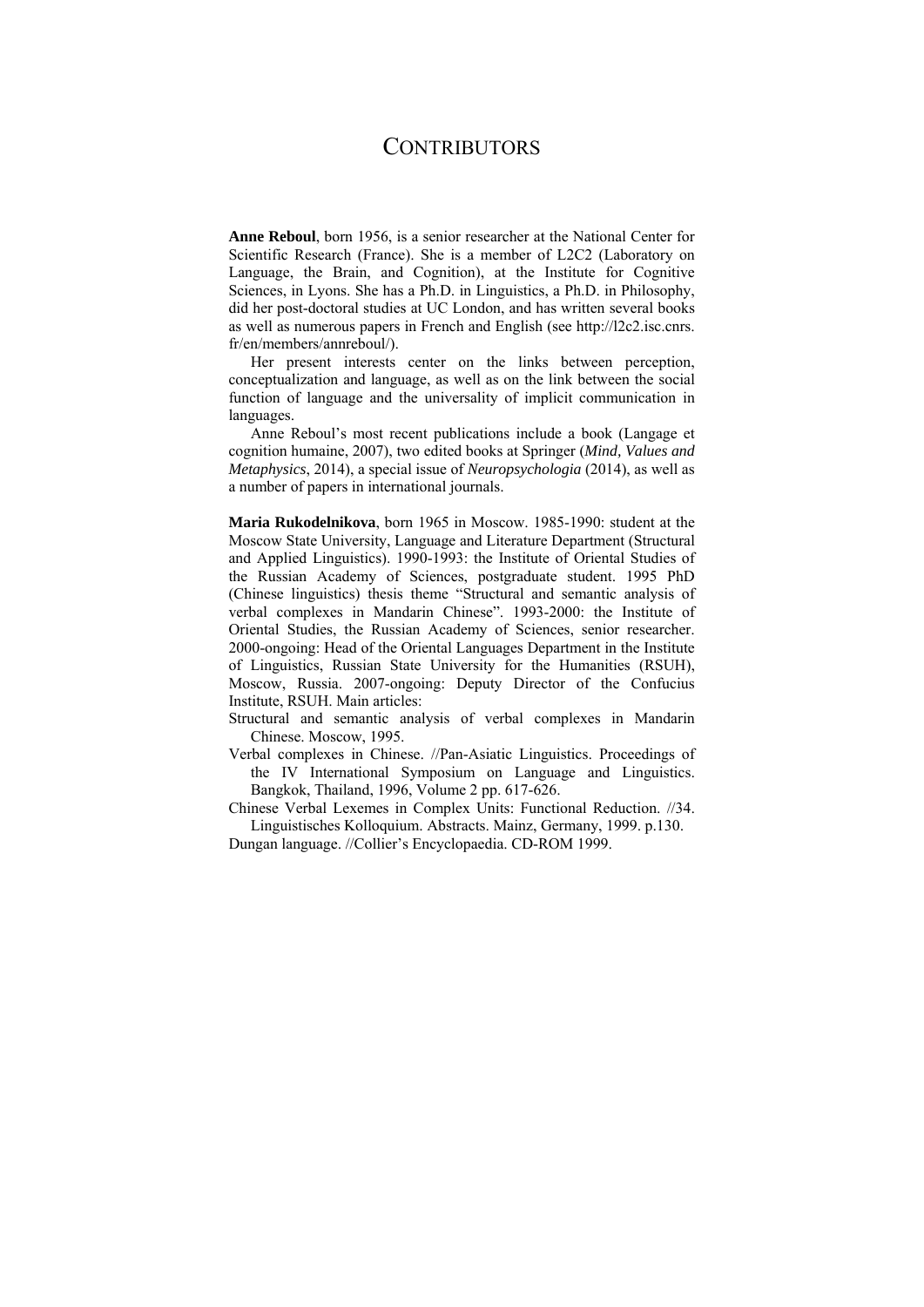#### viii Contributors

- Chinese language. //Languages of the World. Avanta+ (Encyclopaedia for children). Moscow 2005.
- Negation and prospects of typological change in Dungan. //RSUH/RGGU BULLETIN №8 (88) Academic Journal. Series: Philology. Linguistic Studies. Moscow 2012 pp. 95-102.

**Alena Anishchanka**, post-doctoral researcher at the Department of Linguistics at the University of Leuven (QLVL). Her current research focuses on colour categorization and the semantics of colour names. Her interests include usage-related variation in semantics, data visualization and quantitative methods for language analysis.

**Dirk Speelman**, professor of Linguistics at the University of Leuven (QLVL). The focus of his research lies in the fields of corpus linguistics, computational lexicology and variational linguistics. Much of his work focuses on methodology and on the application of statistical and other quantitative methods to the study of language from a usage-based perspective.

**Dirk Geeraerts**, professor of Linguistics at the University of Leuven (QLVL). His main research interests involve the overlapping fields of lexical semantics, lexicology, and lexicography, with a specific focus on social variation and diachronic change. His theoretical orientation is mainly that of Cognitive Linguistics, with a special emphasis on empirical methods for linguistic analysis.

**Victoria Bogushevskaya** graduated from Beijing Language and Culture University (China) and received Honours in Chinese Linguistics at Vladivostok Far Eastern State University (Russia). Her doctorate in Chinese Linguistics was awarded by the Institute of Asian and African Studies, Lomonosov Moscow State University (Russia) in 2008 with a dissertation on the semantics of colour terms in Chinese. Victoria resided in Beijing for over a decade, where she worked as a translator for a joint Sino-Russian enterprise and China Translation and Publishing Corporation. Presently, Victoria teaches Chinese Language and Civilisation (graduate course) at Università Cattolica del Sacro Cuore and the History of Chinese Art (undergraduate course) at the University of Urbino (Italy). Her main fields of research interest include cross-cultural differences in colour categorisation, colour naming, psycholinguistics, historical semantics and translation studies.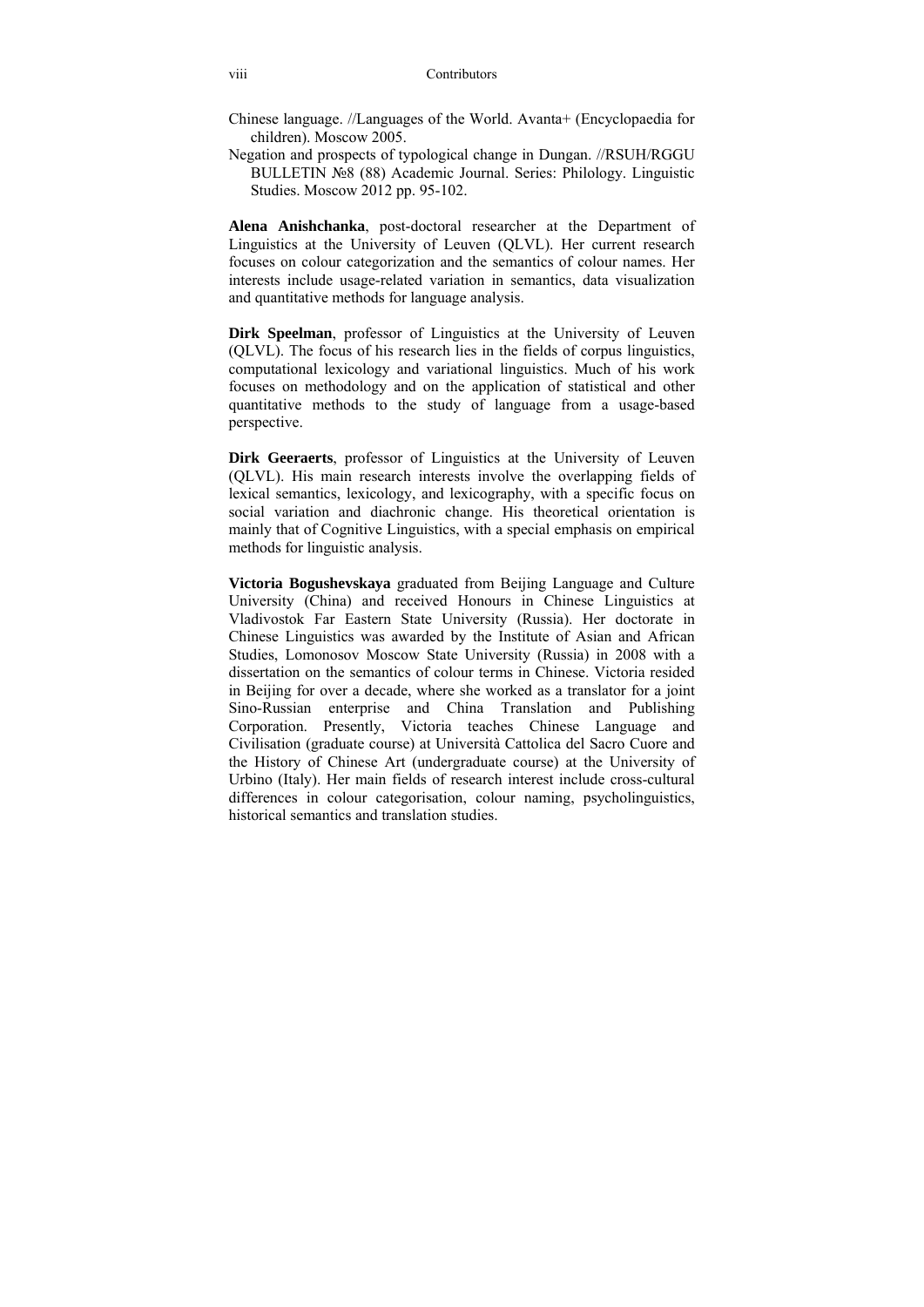**Yukiko Saito** teaches at Kyoto Seika University in Japan, and she specialises in ancient Greek Literature, especially Homer. Since completing her postgraduate studies at the University of St. Andrews, her main research has focused on the expression of colour in antiquity. Her current study of grey, dark-colour terms (*polios, kelainos, skotos,* etc.) in the *Iliad* continues her research into the poetic and cultural significance of colour in the Homeric epic. She has already published on pink (*rodon*) in 2009, purple (*porphureos*) in 2010, and green (*khloros*) in 2011.

**Elisabetta Colla** - Elisabetta Colla is Assistant Professor in the Asian Studies graduate programme at the School of Arts and Humanities - University of Lisbon. She holds a PhD in Studies of Culture obtained from the Faculty of Human Sciences of the Portuguese Catholic University of Lisbon, she has obtained a Master's degree in Asian Studies from the Faculty of Human Sciences of Oporto, a postgraduate degree in Modern Chinese Studies from the Technical University of Lisbon, a Master's degree (*Laurea*) in Oriental Languages and Literatures from "Ca'Foscari" University of Venice, and a diploma in Chinese Language and Culture from the former Beijing Languages Institute. She currently teaches Asian Art, Introduction to Asian Literatures and History of Ancient and Imperial China at the School of Arts and Humanities of Lisbon University of Lisbon. She is a member of the *Research Centre for Communication and Culture* (Portuguese Catholic University of Lisbon), associate researcher at the *Macau Scientific and Cultural Centre* (Lisbon) and correspondent of the *International Confucian Association*. Publications: http://ucp.academia.edu/ElisabettaColla .

**Amélia Cruz** graduated in Germanic Philology and holds a Master Degree in German Studies, with a specialization in German Linguistics, from the University of Lisbon. She is currently working on her Ph.D. project in Culture Studies at the Catholic University of Portugal, in Lisbon.

Publications within the Ph.D. project framework:

- «Die Übersetzung im Bereich der Jugendliteratur ein unverzichtbarer Bestandteil des interkulturellen Dialogs», von Hoff, Dagmar and Seruya, Teresa (Hg.), Zwischen Medien / Zwischen Kulturen. Poetik des Übergangs in philologischer, filmischer und Kulturwissenschaftlicher Perspektive, 2011, Munich: Martin Meidenbauer, pp. 241-251;
- «A construção de "adolescência" no romance juvenil alemão e português: uma leitura de Die Zeit der schlafenden Hunde, de Mirjam Pressler, e de A Lua de Joana, de Maria Teresa Maia Gonzalez», Azevedo, Fernando, Mesquita, Armindo, Balça, Ângela e Silva, Sara (coord.),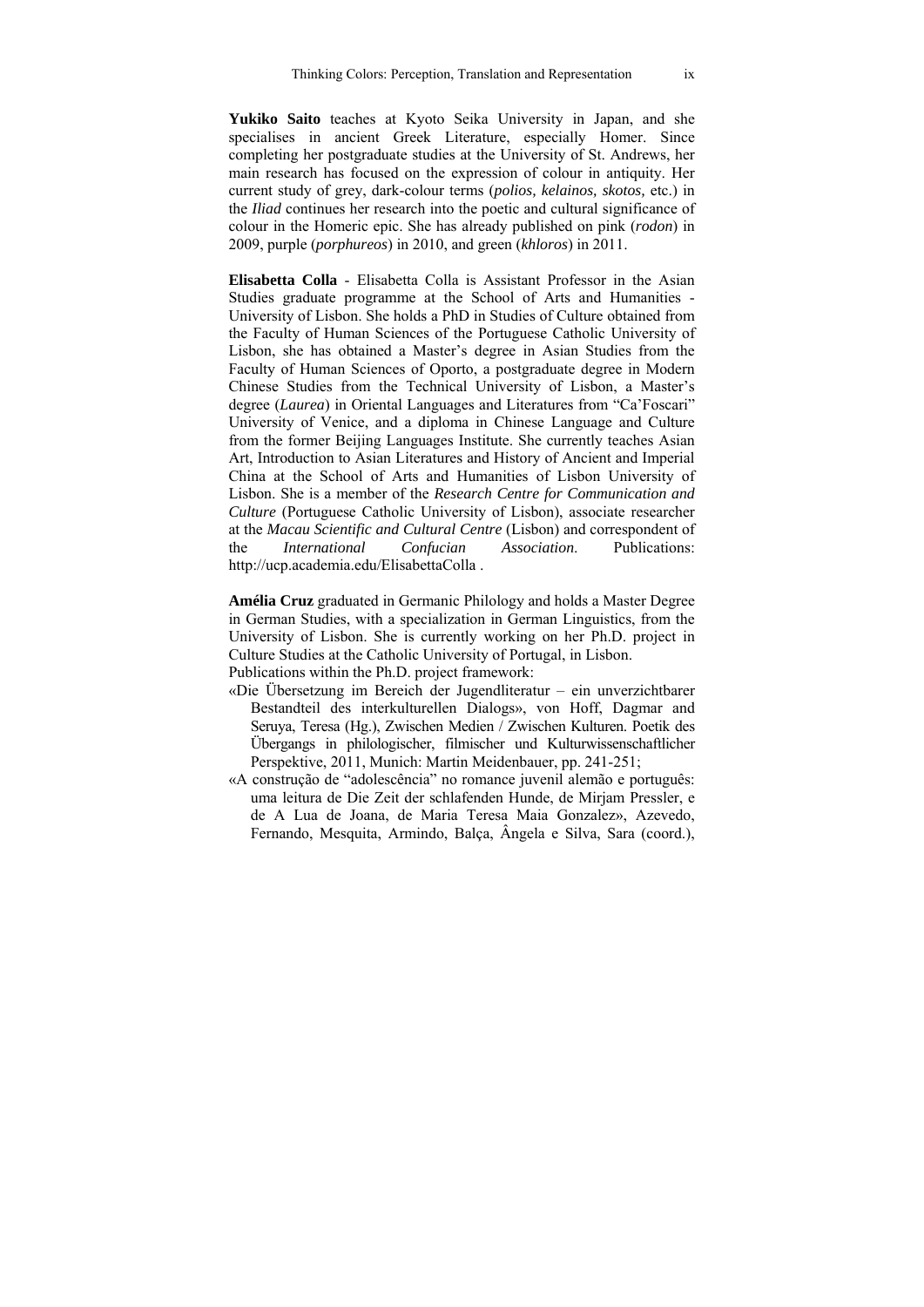Globalização na Literatura Infantil. Vozes, Rostos e Imagens, 2011, Raleigh, N.C. USA: Lulu Entreprises, pp. 103-125;

«Die Konstruktion von "Adoleszenzidentität" im deutschen und portugiesischen Jugendroman: eine transkulturelle Lektüre der Bücher Crazy von Benjamin Lebert und Rafa e as férias de Verão von Fátima Pombo», Real – Revista de Estudos Alemães, Em Trânsito– Übergänge. Grenzen überschreiten in der Germanistik, http://real.fl.ul.pt/textos.page.

**Pedro Calapez** is a visual artist. He was born in Lisbon (1953) where he lives and works. His work involves architecturally inspired images, installations and videos whilst best known for abstract works in compounded groups of wall-mounted aluminium panels of variable sizes and thicknesses painted with broad brushstrokes of colourful acrylics. He began taking part in exhibitions in the 1970s and had his first solo exhibition in 1982. He has exhibited his work individually in various galleries and museums, such as Petit jardin et paysage, Salpêtriére Chapel, Paris (1993); Memória involuntária, Chiado Museum, Lisbon (1996); Campo de Sombras, Pilar i Joan Miró Foundation, Majorca (1997); Selected works 1992-2004, Gulbenkian Foundation, Lisbon (2004); piso zero, CGAC - Galicia Contemporary Art Centre, Santiago de Compostela (2005); Gymnasium, Carpe Diem, Lisbon (2012).

Among the most outstanding of the various collective exhibitions in which he has taken part are the biennials of Venice (1986) and Sao Paulo (1987 and 1991) and the exhibitions: Perspectives, Marne-La-Vallée Contemporary Art Centre (1994); Tage Der Dunkelheit Und Des Lichts , Bonn Art Museum (1999); Beaufort Outside - Inside, Contemporary Art Triennial, PMMK Museum, Ostend (2006), Smell Colour, Arts Santa Monica, Barcelona (2011).

**Reinhold Görling**, full professor of media and cultural studies at Heinrich-Heine-University Düsseldorf and previously professor at Universities in Hannover, Innsbruck and Irvine (USA). He works at the intersection between media philosophy, psychoanalysis, performative and visual studies.

His publications include *"Dinamita cerebral"*. *Politische Praxis und ästhetische Produktion im Spanischen Bürgerkrieg* (1986), *Heterotopia. Lektüren einer interkulturellen Literaturwissenschaft* (1997), *Kulturelle Topografien* (Ed., 2004), *Geste. Bewegungen zwischen Film und Tanz*  (Ed., 2008), *Die Verletzbarkeit des Menschen. Folter und die Politik der*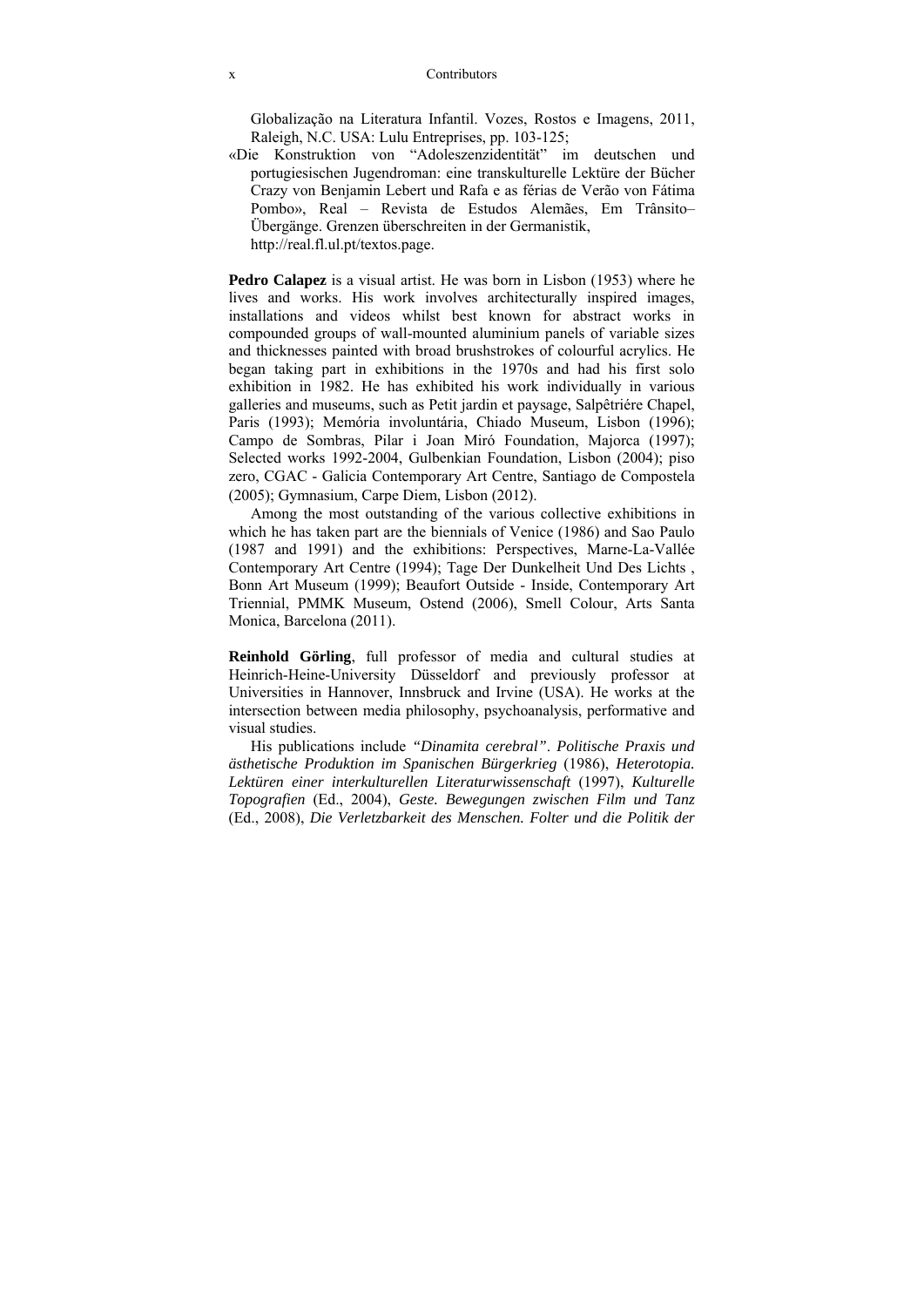*Affekte* (Ed., 2011), *Szenen der Gewalt. Folter und Film von Rossellini bis Bigelow* (2014).

**Marcia Bessa Marques** holds a degree in History (University of Lisbon), a BA in English (University of London), and a degree in Modern Languages and Literatures: English and Portuguese Studies (University of Lisbon). She has been a teacher of English as a Foreign Language for over twenty years. She is a PhD candidate working on art and literature in eighteenth-century England. She has been a member of the University of Lisbon Centre for English Studies (ULICES) since 2005.

In recent years she has presented papers on several works by William Hogarth, Daniel Defoe, William Powell Frith and George Cruikshank, both in Portugal and abroad. She is the author of "Lendo Marriage A-La Mode, de William Hogarth", in *A Palavra e a Imagem* (Lisboa: CEA/Colibri, 2007); "Cruel to Be Kind: William Hogarth's *The Four Stages of Cruelty*" in *Reframing Punishment: Reflections of Culture, Literature and Morals* (Oxford: Inter-Disciplinary Press, 2013; e-book) and in *Reframing Punishment: Silencing, Dehumanisation and the Way Forward* (Oxford, UK: Inter-Disciplinary Press, in press); and "The power of choice in William Hogarth's *A Rake's Progress*." In *The Power of Form: Recycling Myths* (Cambridge Scholars Publishing, 2015).

**Anabela Mendes** is Professor at the School of Arts and Humanities - University of Lisbon and she is senior researcher in the Research Center for Communication and Culture of the Catholic University of Portugal. She researches and lectures on: Literature in German, German Culture, Aesthetics and Philosophy of Art, Travel Literature, Science and Literature, Modernity and Vanguards, Theatre Theory and Aesthetics, Sociology of the Performing Arts, and has a vast number of publications in these fields. She maintains a regular presence and activity in theatre: writing, translating, dramaturgy and also stage directing. In recent years, she has commissioned several international trans-disciplinarian conferences in Lisbon, Berlin and Goa. She is also a long distance traveller. Recent publications:

- Anabela Mendes (org.) 2009, Garcia de Orta and Alexander von Humboldt – Across the East and the West, Lisboa: UniEditora.
- Anabela Mendes et altri, (Org.) 2012, Qual o tempo e o movimento de uma elipse? – Estudos sobre Aby M. Warburg, Lisboa: UniEditora.
- "Notas para uma Sociologia das Artes do Espectáculo Reflexão sobre a utilização de parâmetros cognitivos aplicados a públicos de teatro e outras artes" in: Maria Helena Serôdio (dir.), Sinais de Cena 17/APCT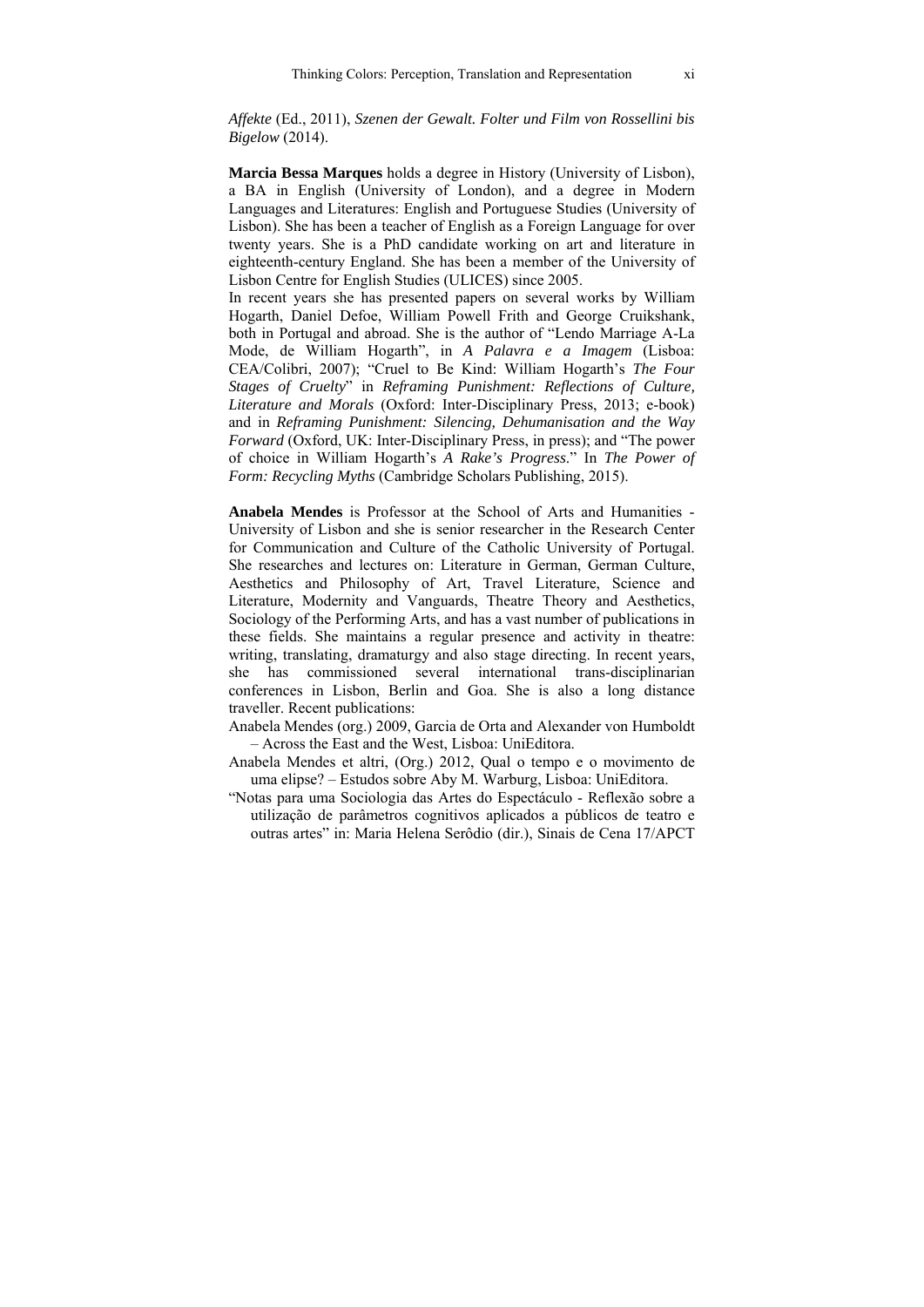– Associação Portuguesa de Críticos de Teatro, Junho de 2012, pp. 60- 79.

"Ach wie grandios, dass sie eine so harte Mutter hatte! Begegnung, Subjektivität und Erfahrung bei Renée Schwarzenbach-Wille und Annemarie Schwarzenbach" in: Gonçalo Vilas-Boas/Teresa Martins de Oliveira (Ed.) 2012, Macht in der Schweizer Literatur, Berlin: Frank & Timme, pp. 215-230.

**Surajit Chakravarty** is Assistant Professor of Urban Planning at ALHOSN University in Abu Dhabi. In 2010, he received his PhD in Policy, Planning and Development from the University of Southern California. He also holds a Master's Degree in Urban Planning from the University of Illinois at Urbana-Champaign.

His research interests include community planning, economic development, public space and public art, ethnic enclaves, urbanization in the developing world, and cities in cinema.

- Banerjee, T., Chakravarty, S. and Chan, F.H. (Forthcoming, 2015). Negotiating the Identity of Diaspora: Ethnoscapes of Southeast Asian Communities in Los Angeles. IN Moroni, S. and Weberman, D. (Eds.) Space and Pluralism. Budapest: CEU Press.
- Chakravarty, S. and Qamhaieh, A. (2014). Housing, Oligopoly and World City Aspirations in Abu Dhabi. IN Lees, L., Shin, H. and Lopez-Morales, E. (Eds.) Global Gentrifications: Uneven Development and Displacement, Policy Press: Bristol.
- Chakravarty, S. and Irazabal, C. (2011). Planning for World Heritage Designation in Agra, India: Golden Goose or White Elephant? Journal of the Community Development Society, 42(3).
- Chakravarty, S. (2011). Community as craft. Book Review of 'The Craftsman' (Sennett, 2008). Planning Theory and Practice, 12(1), 169- 171.
- Irazabal, C. and Chakravarty, S. (2007). Entertainment-Retail Centers in Hong Kong and Los Angeles: Trends and Lessons. International Planning Studies, 12(3), 241-271.

**Patricia Ball** was born in Liverpool, UK and trained as a designer at Leeds Metropolitan University and De Montfort University, Leicester. She has also taught interior design for almost 30 years. She has been director of an interior design programme at Chelsea College of Art and Design, University of the Arts, in London. In 1997, she was asked to set up an interior design programme in Malaysia as a satellite programme of the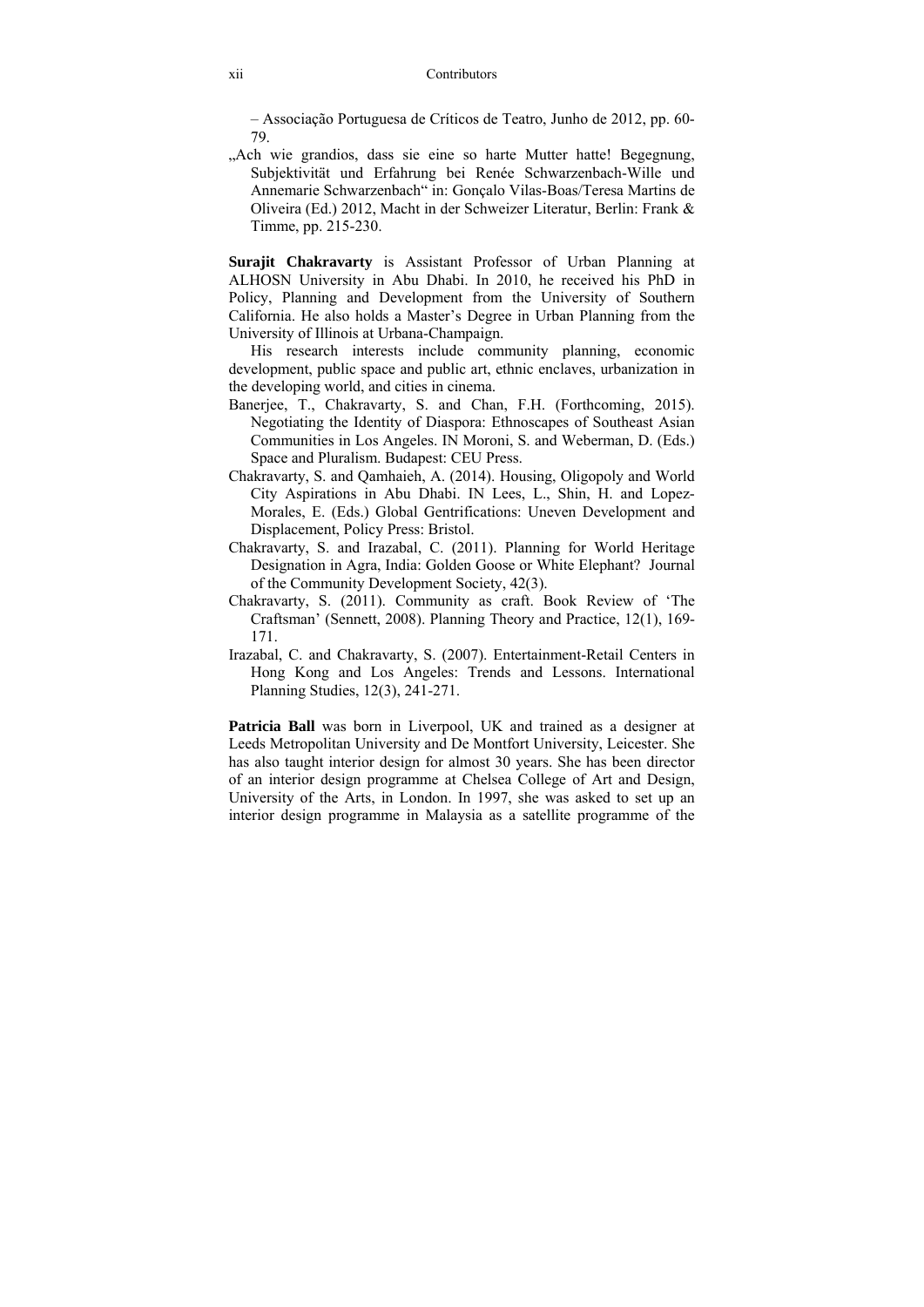University of the Arts. She has also taught at Dar Al Hekma College in Jeddah, Saudi Arabia, and the University of Nizwa, Oman.

For the last two years, Patricia has been teaching on the Interior Design programme at ALHOSN University in Abu Dhabi, UAE. Patricia has travelled extensively throughout the Middle East, Japan, Australia, Vietnam, Europe and America and brings this extensive knowledge to influence her teaching on Colour. She has also taken students on study tours of London, Singapore, as well as Rome, Florence, Venice and Milan. She draws and paints in her spare time and her work has been exhibited in Abu Dhabi and London.

**Maria João Cordeiro** studied Modern Languages and Literatures (English and German) in Lisbon, Trier and Hamburg. She took her first degree in 1993 and received her MA in German Studies in 1998 with a dissertation on literature and cinema. In 2008, she earned her PhD in German Studies with a project that focused on the tourist representation of Portugal in contemporary German guidebooks and newspaper travel articles. She is currently assistant professor at the Beja Polytechnic Institute and a member of the Research Centre for Communication and Culture of the Catholic University of Portugal.

**Alessandro Premier** Architect, PhD in Building Technology. Adjunct professor of Building Technology at Udine University, Department of Civil Engineering and Architecture and at Iuav University of Venice, Department of Design and Planning in Complex Environments. Founding member of the Research Centre "Eterotopie – Color, Light and Communication in Architecture". His researches are focused on chromatic relationships in architectural surfaces and between building and its environment. His specific fields of research are: metal skins and their construction systems, static and dynamic shading devices, environmental quality and sustainability, colour and light in architecture.

Pietro Zennaro, National Scientific Qualification: full professor, architect, postgraduate in philosophy (aesthetic); member of the Department of Design and Planning on Complex Environments, the University Iuav of Venice; teachings: Environental Design at the Iuav University of Venice; teacher and guest lecturer at many Universities (Milan Polytechnic, Paris, Liege, Karlsruhe, Eindhoven, Vien); Principal Researcher of the Iuav Research Unit "Colour and Light in Architecture"; Member of many National and International Research Programs. His current research focus are on contemporary thought on art, colour,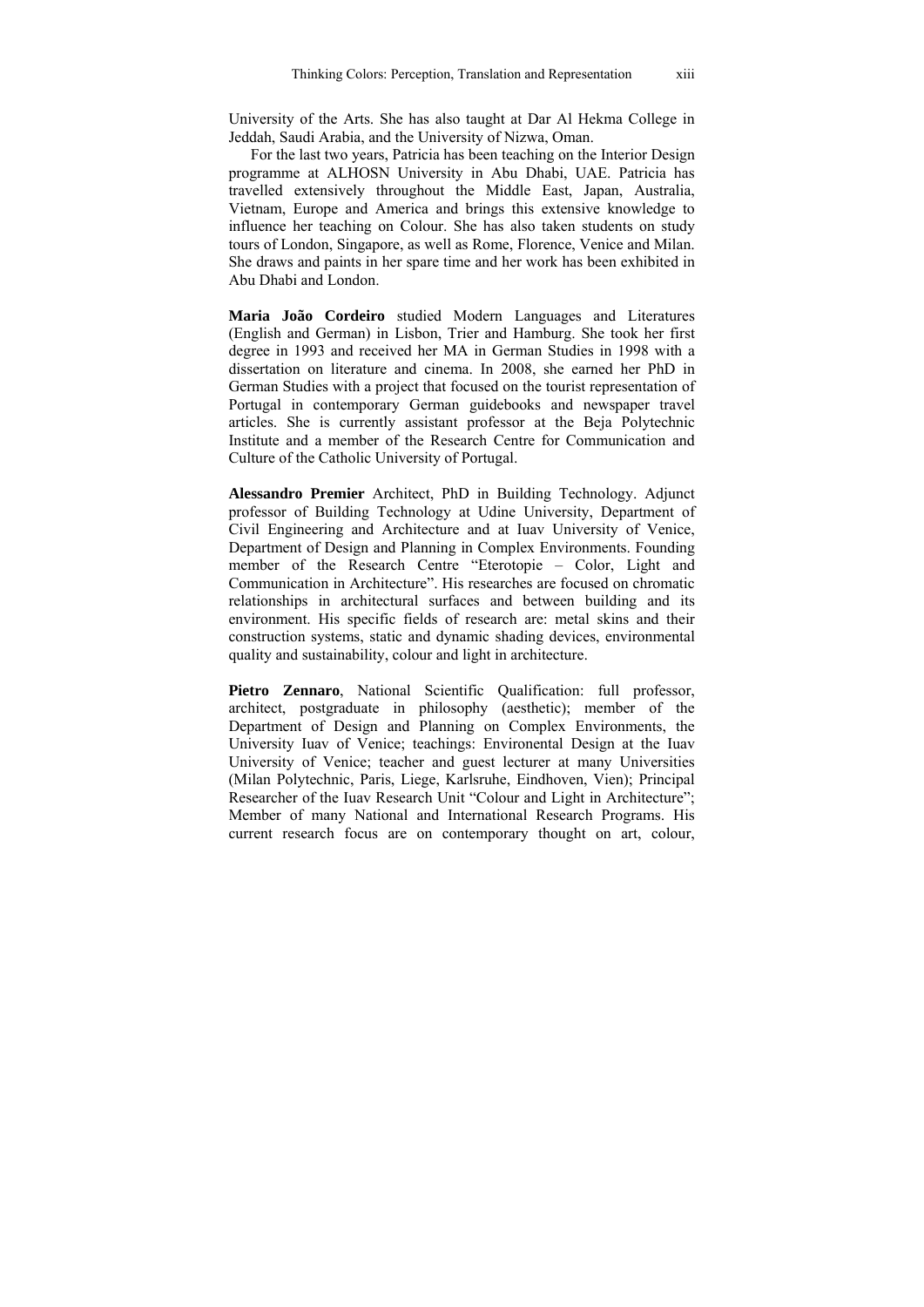#### xiv Contributors

architecture and technology. Wrote more than 190 national and international scientific refereed publications.

**Katia Gasparini**, National Scientific Qualification: associate professor, architect, PhD in Building Technology; lecturer: Building Technology at the Iuav University of Venice, Innovation Technology for the Building Envelope at Milan Polytechnic; heads the Research group "Advanced Colour Technologies" of the Iuav Research Unit "Colour and Light in Architecture"; member of many national and international research programs. Her current research interests focus on: media architecture; smart systems for media architecture; requalification, regeneration and exploitation of the built environment by colour and light systems. Freelance architect on the topics mentioned. Wrote more than 80 national and international scientific refereed publications.

**Manuela Zorzi** (1962), architect, received her PhD in Architectural and Urbanistic History in 1992. She has since been a free researcher at the Iuav University of Venice and since 2010 a member of the Unità di Ricerca Colour and Light in Architecture. She focuses particularly on Venetian architecture. In relation to the topic of colour and military architecture she has published:

- "Il ruolo del colore nell'architettura militare veneta", in AAVV, Il coloore nel costruito storico. Innovazione, Sperimentazione, Applicazione" Genoa, 2011;
- "I colori delle fortezze. Il caso veneto", in AAVV, Colore e Colorimetria. Contributi Multidisciplinari, Vol. VIII A, Milan 2012, pp. 129-132;
- The "monochrome" of Giovanni Maria Falconetto, in AAVV, Chromoland, Verona 2012.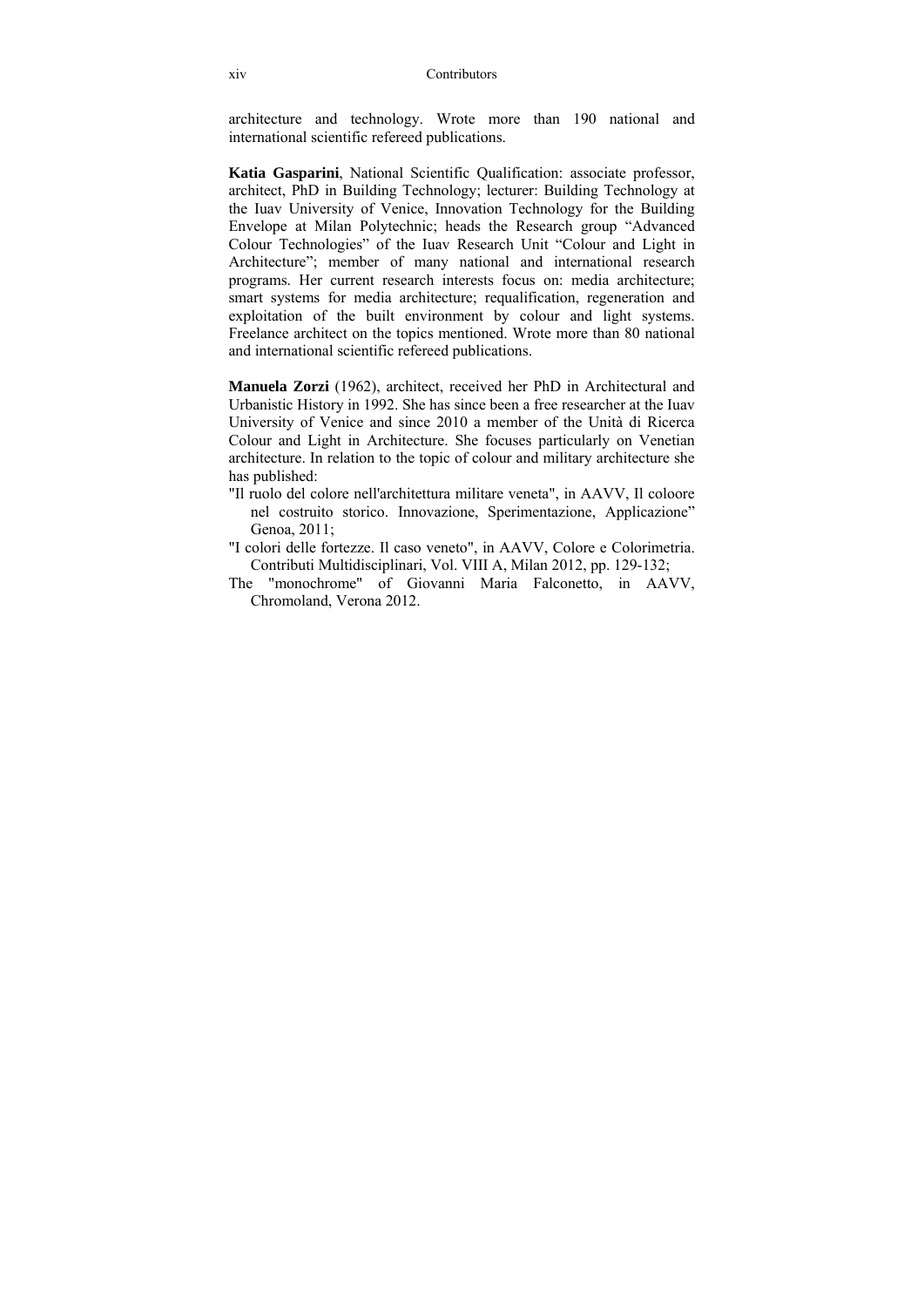# INTRODUCTION<sup>1</sup>

*La tendance dominante de la couleur doit être de servir le mieux possible l'expression.* —Henri Matisse

In his "Notes of a Painter" (1908) Henry Matisse states that "the chief function of colour should be to serve expression as well as possible" (Flam 1995). Matisse had an innate capability of blending words and colours as if parts of the same dimension. This concept, however, is truly antique and draws our memory back to a Classical Latin expression attributed to Horace "ut pictura poesis"<sup>2</sup>. Colours and words are the two factors that come into play in processes of "negotiation" (Eco 2003) between the world and its linguistic representation.

Before getting categorized, interpreted and having its meaning assigned, any environmental phenomenon is primarily detected by our sensory system**.** Vision provides us with the major part of the sensorial information we build up from the surrounding reality. This includes the actual scope for perceiving colour. Furthermore, in the process of visual perception, other senses are constantly involved to provide an integrated representation of the phenomena, which is encoded in memory and shared by a culture. That is why, "when one utters a colour term, one is not directly pointing to a state of the world, but is connecting or correlating that term with a cultural unit or concept" (Eco 1985). Translation must, first of all, respect the principle of equivalence. However, in the process of translation—as in any kind of negotiation—there is a certain loss of original meaning and a subsequent adjustment of signification. Representation is the production of meaning through language. In

1

<sup>1</sup>This volume was inspired by the conference "Thinking Colours: Perception, Translation and Representation" held in Lisbon in March 2012, organized by the Center for Communication and Culture (CECC) of the Portuguese Catholic University and with the financial support of the Fundação para Ciência e a Tecnologia (FCT-Portugal). This event was made possible thanks to the efforts of a multidisciplinary team coordinated by Peter Hanenberg and composed of Ana Margarida Abrantes, Victoria Bogushevskaya, Ana Cristina Cachola, Elisabetta Colla and Verena Lindemann.

<sup>&</sup>lt;sup>2</sup> *Lit.* "as is painting so is poetry".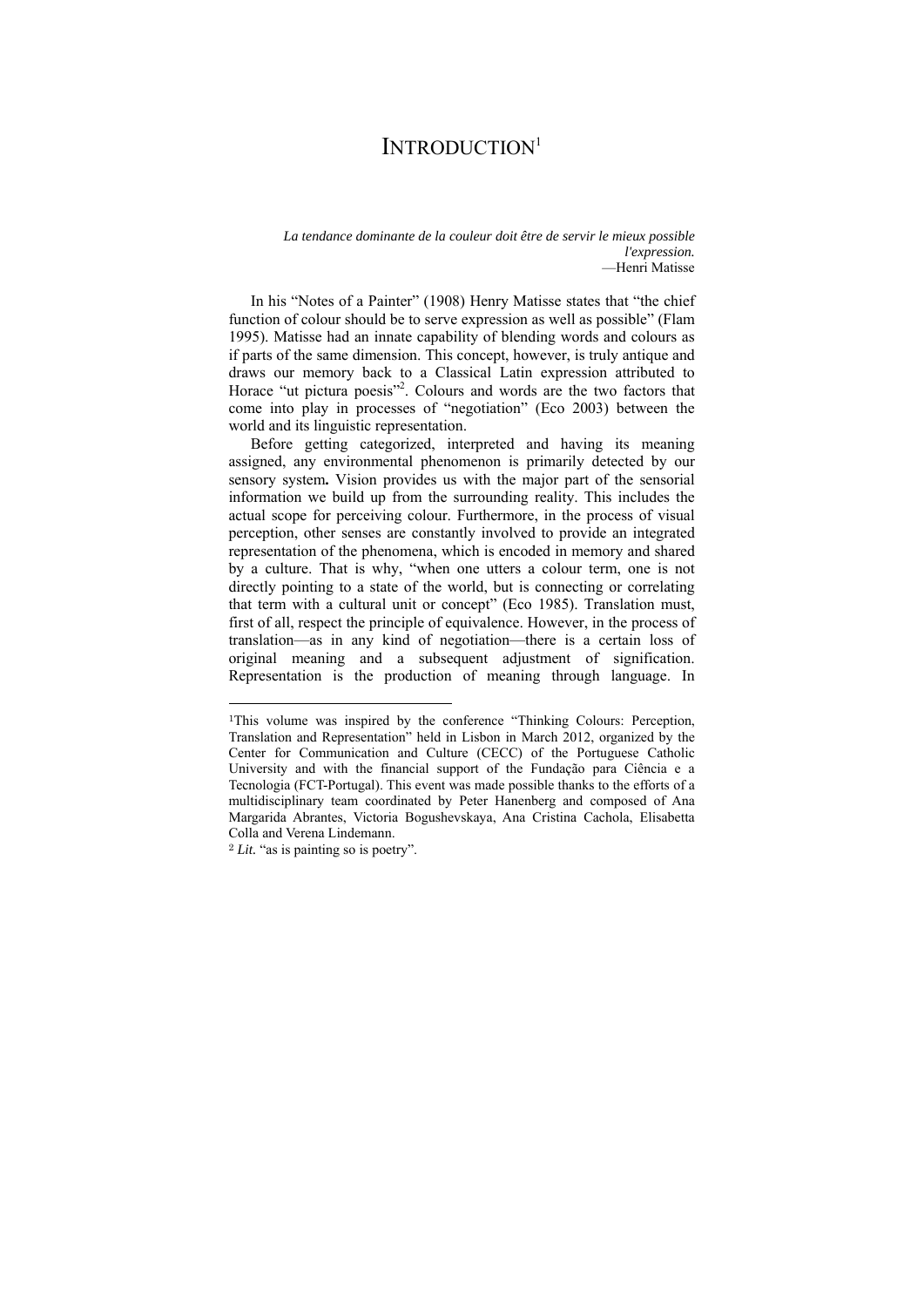representation, we use signs, organized into languages of different kinds, to communicate meaningfully with others (Hall 1997).

The essays collected into this volume are organized into five interrelating sections exploring the discourse on the interaction between sensation**,** perceptions of colour and the various forms of its cultural representation. The contributors analyse the aspects related to colour 'labelling', its mediation and representation, consider traditional and new approaches and explore the cultural productivity of colour across different fields. Colour is presented within a conceptual framework that fosters alliances between the humanities and the social and natural sciences.

The place where science meets the humanities is cognitive culture studies (Hanenberg 2011), and this is where our book begins: Part I is dedicated to studying colour from a cognitive perspective. It opens with an article by **Anne Reboul** that provides the results of neuro-scientific experiments on colour categorization, interpreted as favourable to the Sapir-Whorf hypothesis. **Maria Rukodelnikova** studies canons and stereotypes of female beauty in both Chinese and Western cultures.

Part II contains essays dealing with issues surrounding the translation of colour lexicons and covers topics such as composite colour categories in Chinese by **Victoria Bogushevskaya** and colour metonymy in advertising by **Alena Anishchanka, Dirk Speelman and Dirk Geeraerts**.

The papers grouped in Part III explore the negotiation that occurs between colours and literature in a masterpiece of Chinese literary criticism *Wenxin Diaolong* (*The Literary Mind and the Carving of Dragons*) by Liu Xie (**Elisabetta Colla**), colour metaphors in Homeric epics (**Yukiko Saito**) and finally the interpretation of colour in the modern Portuguese youth novels "Uma Questão de Cor" and "Baunilha e Chocolate" (**Amélia Cruz**).

Colour in the visual arts constitutes Part IV that begins with an article by **Pedro Calapez**, the Portuguese visual artist renowned for his use of vivid colours and the optical effects they create, and where he explains how he uses materials to challenge viewers. **Reinhold Görling**'s study is dedicated to the semiotics and psychological effects of RED in cinema. **Marcia Marques** and **Anabela Mendes** analyze the associative meanings of colour in the works of famous painters as well as their theories of colour.

The studies in Part V emphasize the usage of colour and colour preferences within different cultural (**Surajit Chakravarty** and **Patricia Ball**) and social environments, including peculiarities in design and architecture (**Pietro Zennaro** and **Katia Gasparini**; **Alessandro Premier**;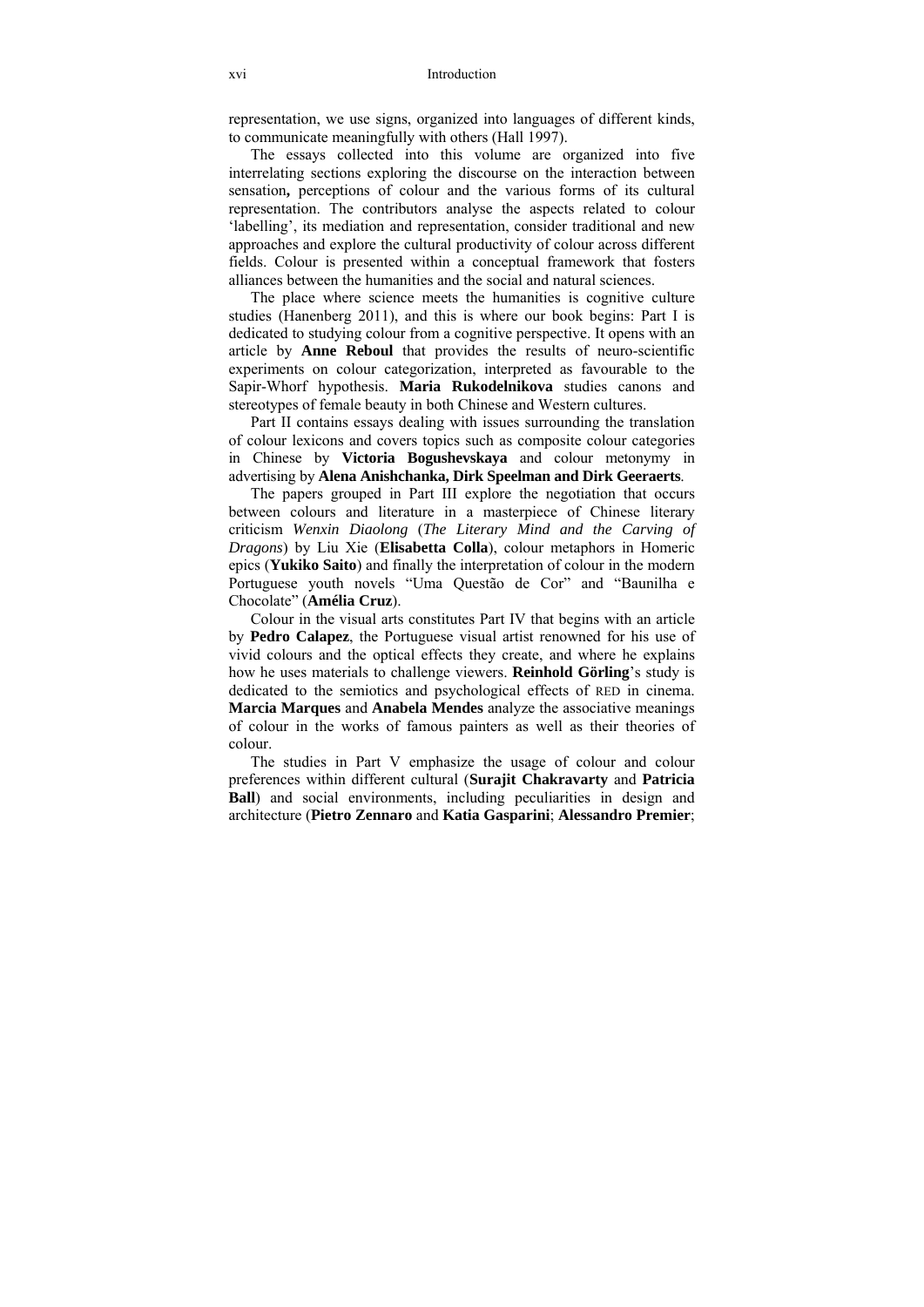**Manuela Zorzi**) and the symbolism of colour in tourism (**Maria João Cordeiro**).

Many of the questions addressed throughout this volume stem from the dialogic interaction among the contributors representing various different fields of research. We hope that the readers come away with a deeper understanding of two messages. First, the categorization and the interpretation of colour are *a priori* emotional and vary from culture to culture. Colour names have their own "cultural memory" and references, they can either "remember" or "forget" some notions relevant to the speakers' cultural tradition. Second, as a cultural puzzle, colour produces very strong associative and symbolic meanings and thus ensuring it remains a strong semiotic resource and a powerful instrument for conveying and communicating meaning.

## **References**

- Eco, Umberto. 1985. "How culture conditions the colours we see". In *On sings*, edited by Marshall Blonsky, 157-175. Baltimore: Johns Hopkins University Press.
- —. 2003. *Dire quasi la stessa cosa: esperienze di traduzione* [Saying almost the same thing: experiences in translation]. Milano: Bompiani.
- Hall, Stuart. 1997. "The work of representation". *In Representation: Cultural representations and signifying practices*, edited by Stuart Hall, 13-64. London: SAGE.
- Hanenberg, Peter. 2011. "Cognitive Culture Studies Where science meets the humanities". In *Cognition and Culture: An Interdisciplinary Dialogue*, edited by Ana Margarida Abrantes and Peter Hanenberg, 37- 46. Frankfurt am Main: Peter Lang GmbH.
- Flam, Jack D. (ed.). 1995. *Matisse on art*. Berkley: University of California Press.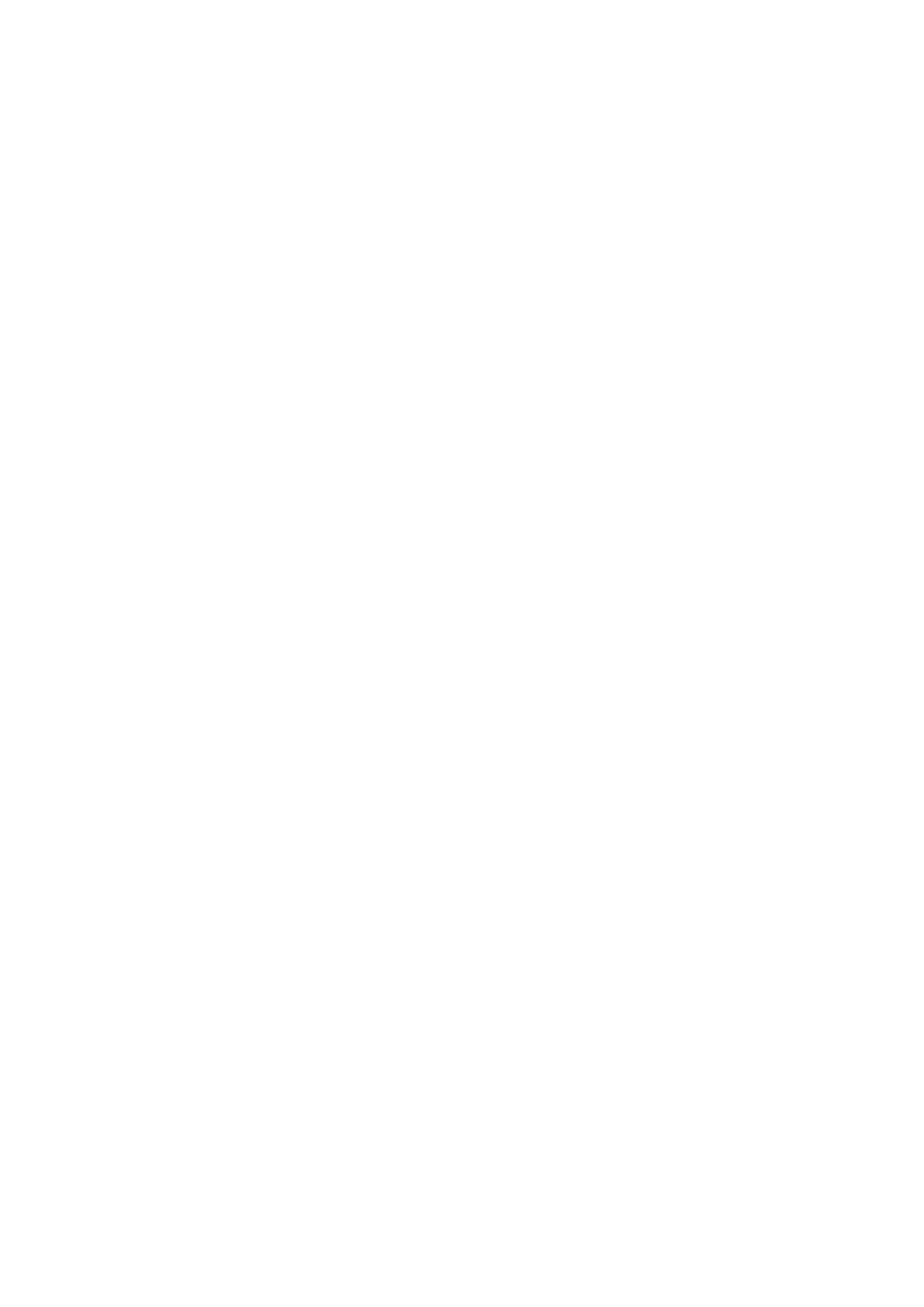# **COLOUR AND COGNITION**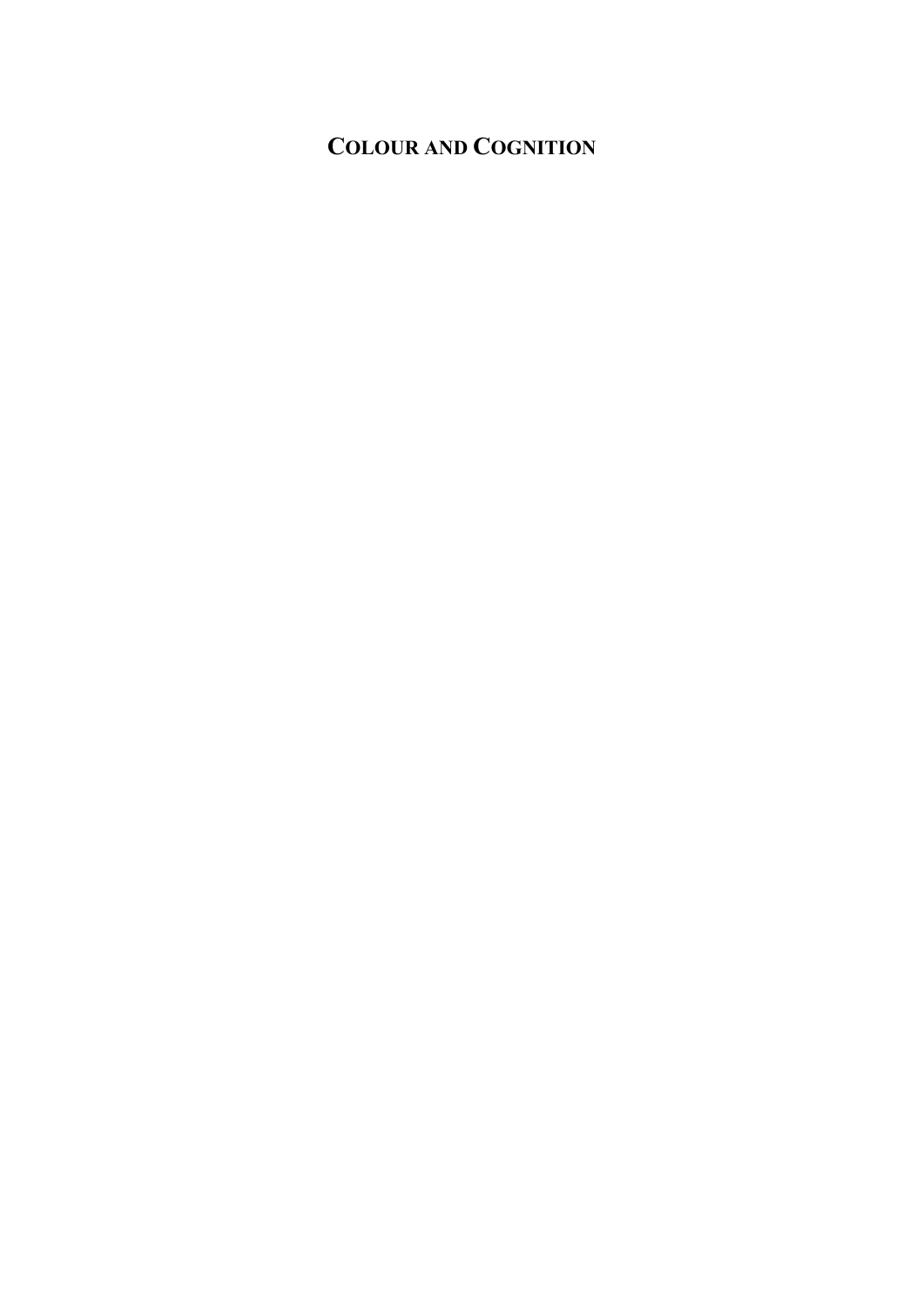# A NEW LOOK ON THE SAPIR-WHORF HYPOTHESIS ON COLOURS, BASED ON NEUROSCIENTIFIC DATA

# **ANNE REBOUL**

# **Introduction**

Sapir and Whorf (the latter being the student and disciple of the former) were American linguists who specialized in the Amerindian languages of North America, working throughout the first half of the last century. These languages are highly different from European languages, such as English. Notably, they have no tense morphology, a fact that led Sapir and Whorf to the very strong claim that Amerindians themselves had no sense of time. Moreover, this also led them to a more general hypothesis, known as the "Sapir-Whorf hypothesis", according to which language is *the* determinant of cognition, understood as the way people perceive the world. In as much as languages differ, the people speaking them will (literally) perceive the world differently. More specifically, "human beings do not live in the objective world alone, nor alone in the world of social activity as ordinarily understood, but are very much at the mercy of the particular language which has become the medium of expression for their society. *The worlds in which different societies live are distinct worlds, not merely the same worlds with different labels attached*" (Sapir 1958, 69. My emphasis). Furthermore, in Whorf's version, "we dissect nature along the lines laid down by our native languages. The categories and types that we isolate from the world of phenomena we do not find there because they stare every observer in the face; on the contrary, *the world is presented in a kaleidoscopic flux of impressions which has to be organized by our minds – and this means largely by the linguistic systems in our minds*" (Whorf 1956, 213-214. My emphasis). In other words, the human mind is a blank slate that language fills and enables not only to think but also to conceptualize and to categorize the furniture of the world; that is, without language, there are no concepts and no categories and only a medley of sensations.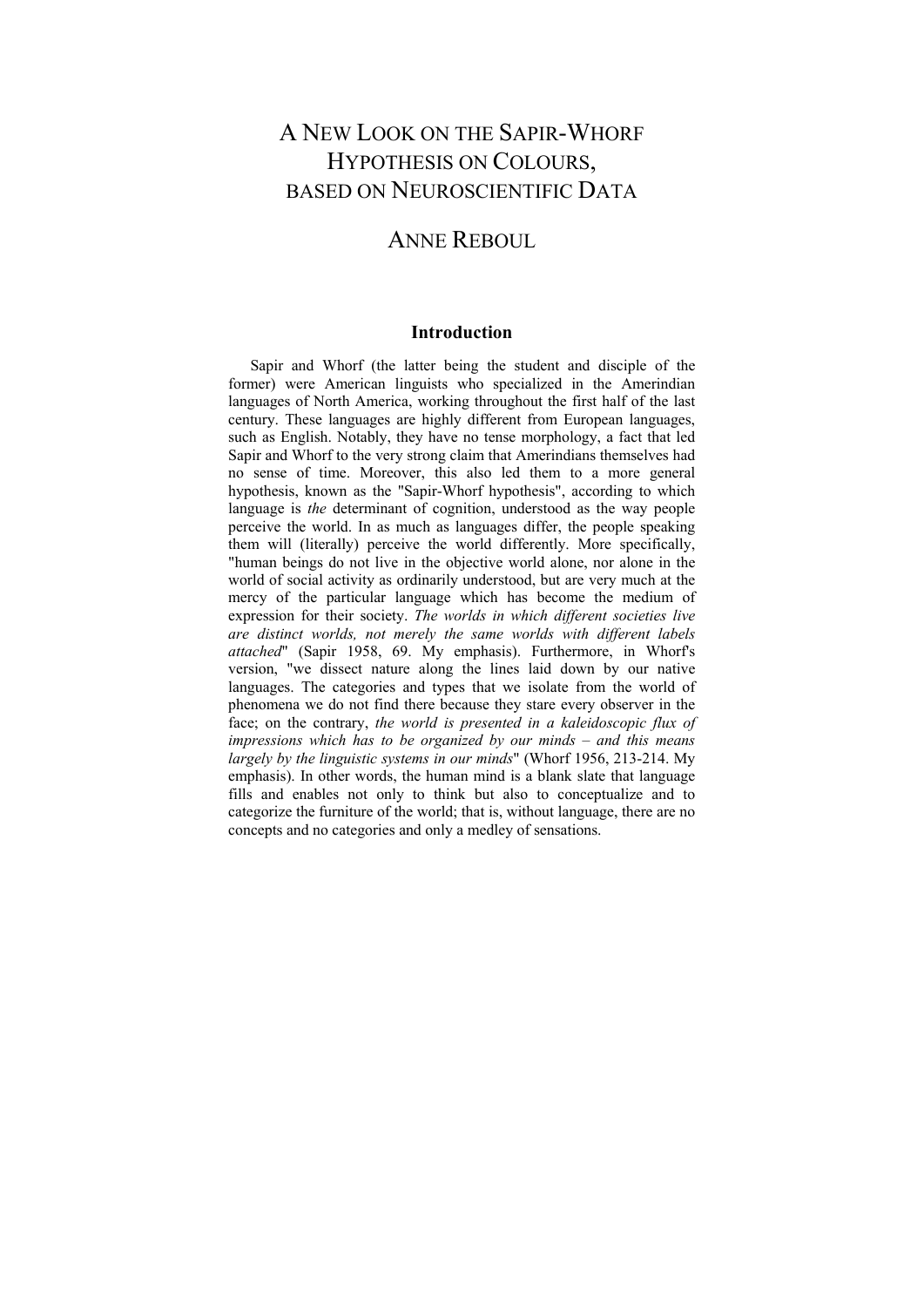#### Anne Reboul 3

The problem with general principles is that they can too easily be satisfied to actually prove interesting, i.e., they often are trivial. The Sapir-Whorf hypothesis can indeed be weakly verified, in which case, it would be trivial. Hence, the first thing to do is to examine the conditions that should be met for the hypothesis not to be trivial.

The Sapir-Whorf hypothesis is bi-dimensional in the sense that it predicts an asymmetrical co-variation – concepts will vary depending on the language spoken, while the reverse is not true –, and has an explanatory goal – it is *because* of the language spoken that a given human group holds the concepts it has. This suggests that the Sapir-Whorf hypothesis proves trivial should the co-variation not be constrained by some condition, to be formulated below, and/or if there is an alternative and more general explanation for it.

I shall cash out the co-variation in terms of the philosophical notion of *supervenience* that may informally be defined as follows:

"A set of properties *A supervenes* upon another set B just in case no two things can differ with respect to *A*-properties without also differing with respect to their B-properties. In slogan form, 'there cannot be an Adifference without a B-difference'" (McLaughlin and Bennett 2011, p. 1).

Regarding co-variation or supervenience, triviality or relevance will depend on how either the supervening or the subvening properties are defined. On the Sapir-Whorf hypothesis, the subvening properties are fairly straightforward: they are linguistic forms (from syntactic structures to classes of lexical items). The definition of the supervening properties, i.e., the cognitive properties, raises the problematic dimension. There are indeed two types of descriptions of these supervening cognitive properties:

- in terms of *ability*: a given cognitive ability can exist in a given population with its specific language if and only if the relevant corresponding linguistic form exists;
- in terms of *facilitation*: the ability exists in all cases (regardless of the language spoken), but the existence of the relevant linguistic form makes its exercise easier.

This, indeed, is where the availability of an alternative explanation comes in. Facilitation can be explained not through a direct link between language and cognition, but through the commonplace principle (from learning theory) that an ability improves when it is exercised (see Bloom et al. 1996). By contrast, no alternative explanation is available for the first interpretation. In other words, the Sapir-Whorf hypothesis is non-trivial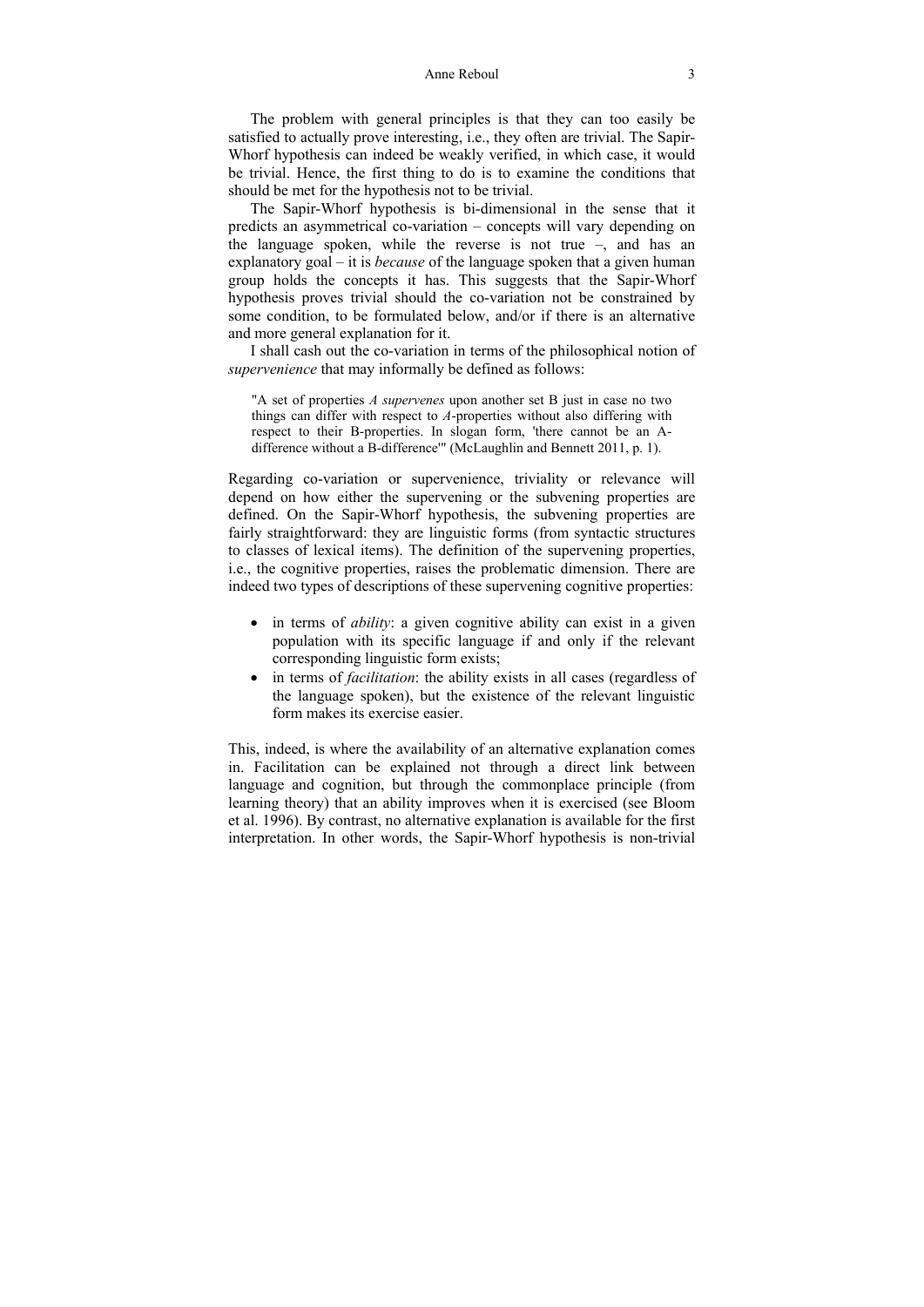only if it can be shown that the relevant cognitive abilities co-vary with language relative to their existence rather than to their facilitation.

Thus, one can draw two predictions from the Sapir-Whorf hypothesis:

- a *trivial* prediction: the presence of a linguistic form in a given language will facilitate the exercise of the corresponding cognitive ability in its speakers;
- a *non-trivial* prediction: the absence of a linguistic form in a given language predicts the absence of the corresponding ability in its speakers.

Finally, we should be clear that testing the Sapir-Whorf hypothesis must be based on non-linguistic cognitive tasks in groups of people speaking languages that differ relative to the corresponding linguistic forms. This has been done in four domains: space, time, numerals and colour. I concentrate here on colour, before returning to the other topics in the conclusion.

# **Colour: preliminaries**

Colours are the paramount example of what have been known in philosophy as *secondary qualities* ever since Locke. Basically, primary qualities are properties that objects have independent of any observer, while secondary qualities are properties that objects produce in people (typically sensations). While the first are objective, the second will at best be subject to inter-subjective agreement, but can indeed differ from one individual to the next. What is more, appearances to the contrary, colour is a continuum, the colour spectrum, with boundaries that seem rather arbitrary, as shown by the linguistic variations in the terms for colour.

In 1969, Berlin and Kay proposed that all languages have between two and eleven colour terms, following a hierarchy:

[white, black] + red +  $[(green + yellow)$  or  $(yellow + green)] + brown$ + [orange and/or pink and/or purple and/or grey]

In other words, languages with two words have black and white (dark vs. light), languages with three words add red, etcetera.

This fairly simple view has been completed and significantly complicated by the World Colour Survey (hereafter WCS) initiated by Stanford University. Responding to criticisms addressed to the initial study, mainly concentrating on the limitations of the linguistic survey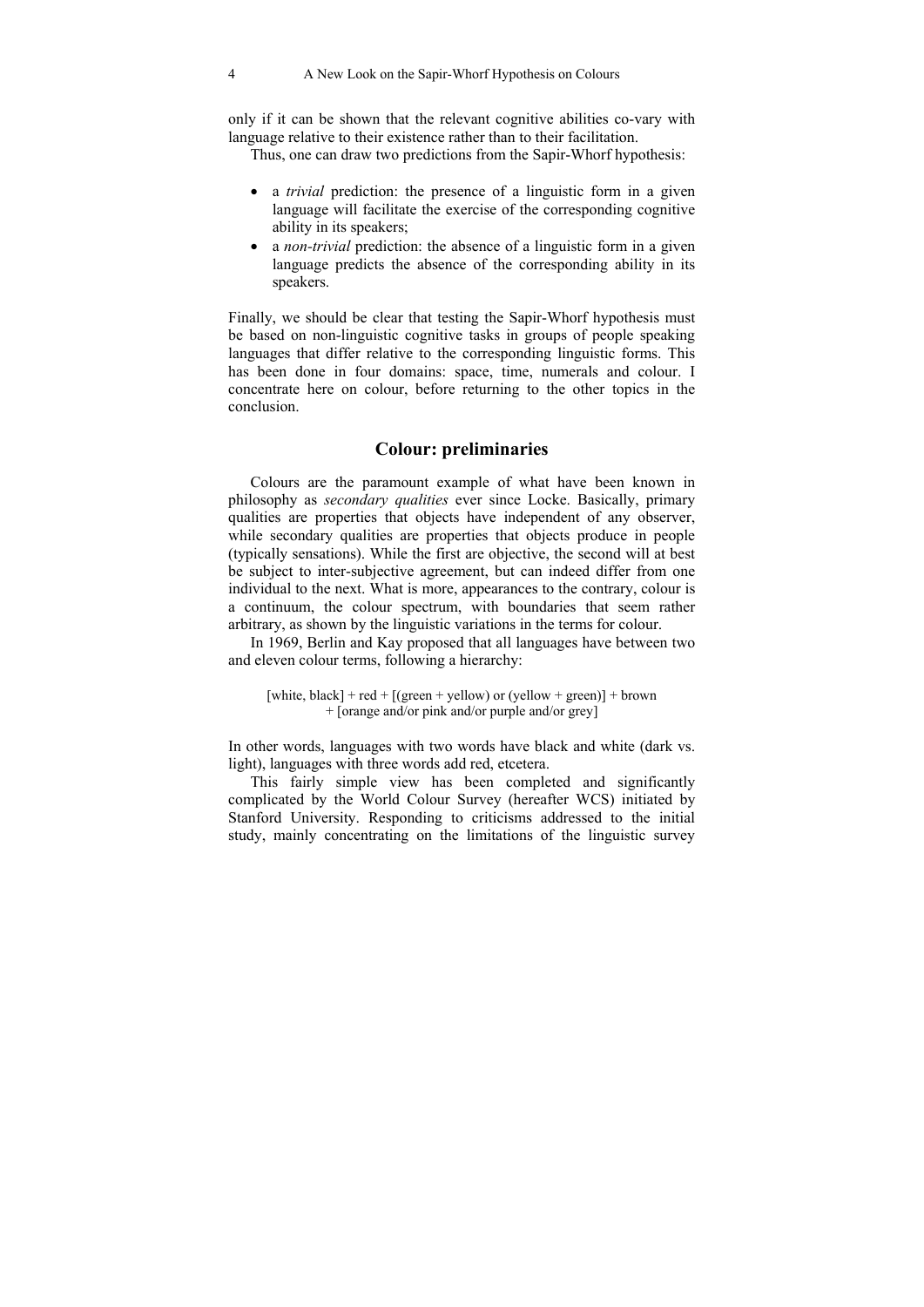#### Anne Reboul 5

made, both in terms of number and variety of languages, the WCS has since collected data on colour terms in 110 languages spoken in nonindustrial societies, from 2,616 informers, most of them monolingual. Using the Munsell scale  $\frac{1}{x}$  each informer was asked to perform two complementary tasks:

- name the colour when presented with a swatch (for all swatches on the scale);
- show the best example for a given colour on the scale.

The first task makes it possible to identify the colour boundaries for the language; the second makes it possible to identify the "centroid" (prototype) for the colour.

While the initial survey, by Berlin and Kay in 1969, had concluded to the universality of colour categories, the WCS yields a more complex picture:

- colour boundaries may differ importantly from one language to the next;
- however, colour centroids tend to gather together, despite the differences in boundaries.

A fairly natural interpretation is that centroids depend on basic colour perception, which, being biologically based, proves universal among humans with normal colour perception, while boundaries are less constrained by perceptual data. This, in itself, we should note, makes the strong Sapir-Whorf prediction unlikely, as it clearly reports that colour perception is largely independent of language. Furthermore, this is indeed what was found in an experiment comparing performances from English speakers and from Berinmo speakers (Davidoff et al. 1999). Berinmo and English speakers differ in the boundaries they draw on the colour spectrum. English makes a distinction between blue and green that Berinmo lacks. Berinmo contains a distinction between *nol* (blue+green) and *wor* (khaki+yellow) that English lacks. Participants were also tested on two non-linguistic tasks: discriminating between colour swatches (within and across linguistic colour categories); re-identifying a colour after a delay (a memory task, again within and across linguistic colour

 $\overline{a}$ 

<sup>&</sup>lt;sup>1</sup> The Munsell scale is a colour scale organized along two dimensions: value, i.e., light vs. dark; and chromatic saturation (roughly, colours). It counts 330 swatches evenly spaced along these two dimensions.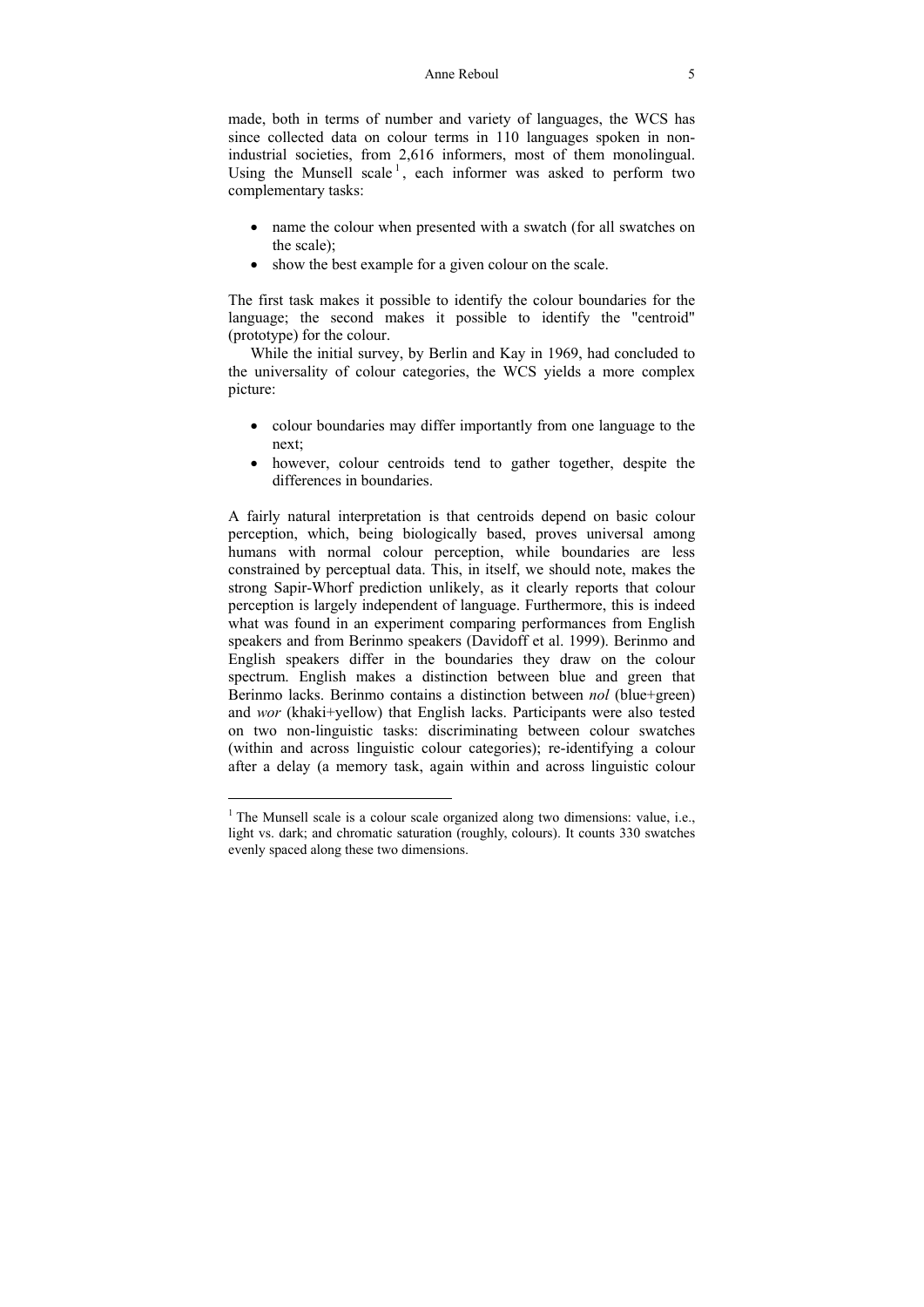categories). The results were not unexpected: discriminative perception was not affected by language, but memory was. Given the well-known links between language and memory (see Miller 1956), this is not surprising and clearly insufficient to support the non-trivial prediction of the Sapir-Whorf hypothesis given that language did not affect discrimination.

### **The neuro-scientific twist on colour**

### *Adult studies*

Colour perception is a typical example of *categorical perception*. Categorical perception occurs when two items on a perceptual continuum appear more distant than two other items on the same continuum even while the distance between the first is, in fact, equivalent to the distance between the second. For instance, the distance between two greens will seem less important than the distance between one of these greens and a blue, even when the distances are the same. In other words, categorical perception "warps" the perceptual space for colours, by lengthening the distance *across categories*, and shortening it *within a category*. The main question that neuro-scientific research has addressed is the brain localization of categorical perception for colours: is it localized in the left hemisphere of the brain, where language is primarily localized, or is it localized in the right hemisphere of the brain? The link with the Sapir-Whorf hypothesis is that this should predict that categorical perception, being by hypothesis language dependent, is lateralized in the left (language) hemisphere.

Neuro-cognitive investigations of the Sapir-Whorf hypothesis applied two complementary approaches: the lateralization of visual perception and interference. The first is based on the fact that the visual field can be divided into a left visual field and a right visual field. Though both eyes see the whole of the visual field (with a slight difference in angle of view that is the basis of depth perception in humans), due to the rather quirky organization of the human brain, information from the left visual field is treated in the right hemisphere of the brain, and information from the right visual field in the left hemisphere of the brain<sup>2</sup>. The second, interference, is based on the fact that when participants are asked to perform task A that, by hypothesis, involves a given cognitive faculty (e.g. language), a good

<sup>&</sup>lt;sup>2</sup> This does not mean that information cannot transit from one hemisphere to the next, but the first, early, treatment is lateralized as indicated.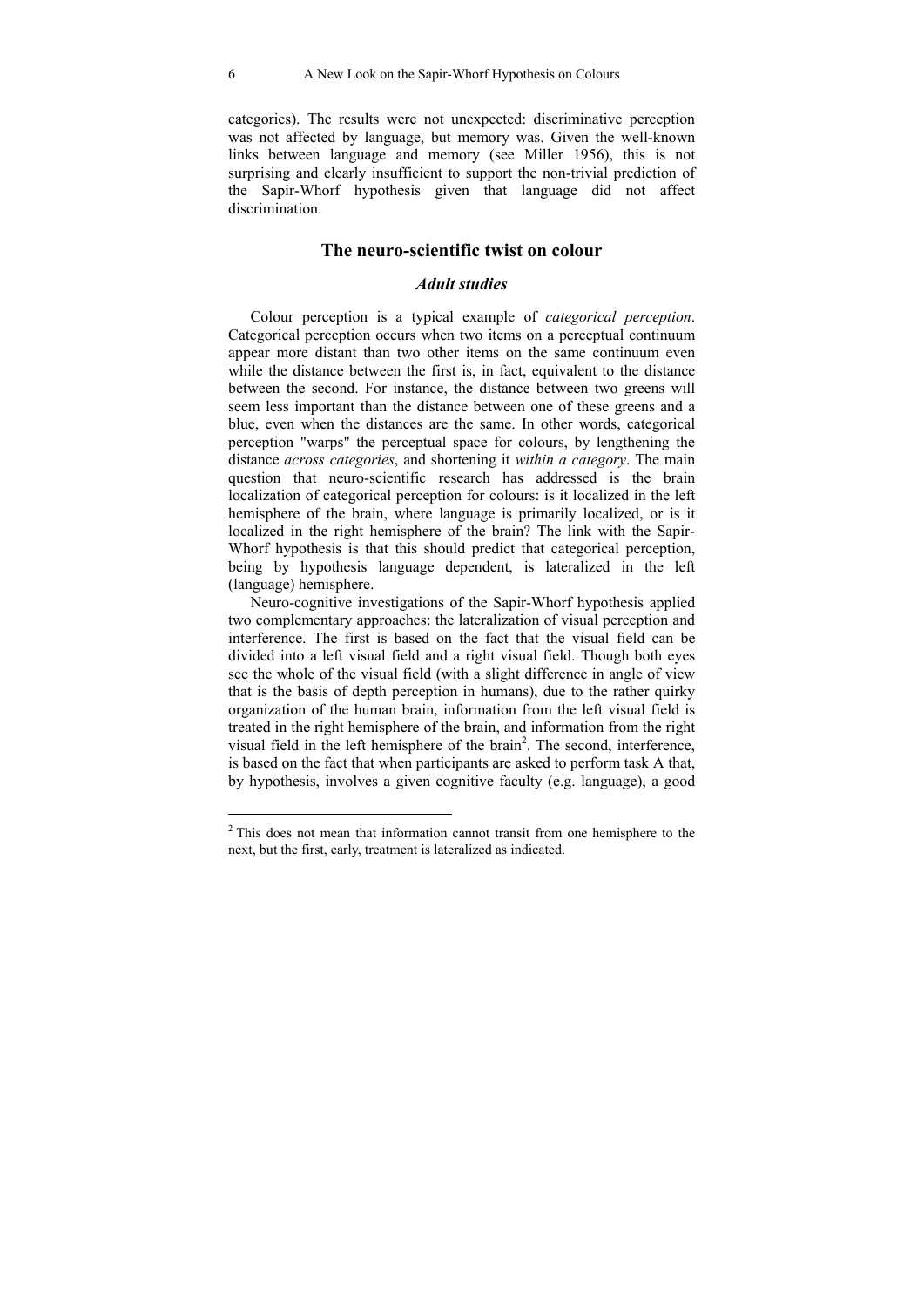#### Anne Reboul 7

test of the hypothesis is to ask them to simultaneously perform another task, B, which clearly involves that faculty. If B makes the performance of A more difficult, there is interference demonstrating that the faculty concerned is, indeed, implied in task A.

Neuro-scientific investigations have used very similar experimental materials: on a screen, participants see a circle made up of small squares appearing around a fixation cross, all squares being of the same colour apart from one, which is the *target* and which may appear in the right or in the left visual field (see Fig. 1, below):

Figure 1: the experimental set-up for lateralization



The task involves indicating by pressing a key on the computer keyboard whether the target appears on the left or on the right of the fixation cross. The target may be:

- a different colour in the same linguistic category as the other squares in the circle (e.g., another green);
- a different colour belonging to a different linguistic colour category (e.g., blue as opposed to green).

A first experiment (see Gilbert et al. 2006) used both lateralization and interference. It relied on four, evenly spaced, colours: two blues and two greens. There were two conditions: a no-interference condition in which participants only had to indicate which side of the circle the target appeared in by pressing one of two keys; an interference condition in which they had to do the same task and simultaneously repeat lexical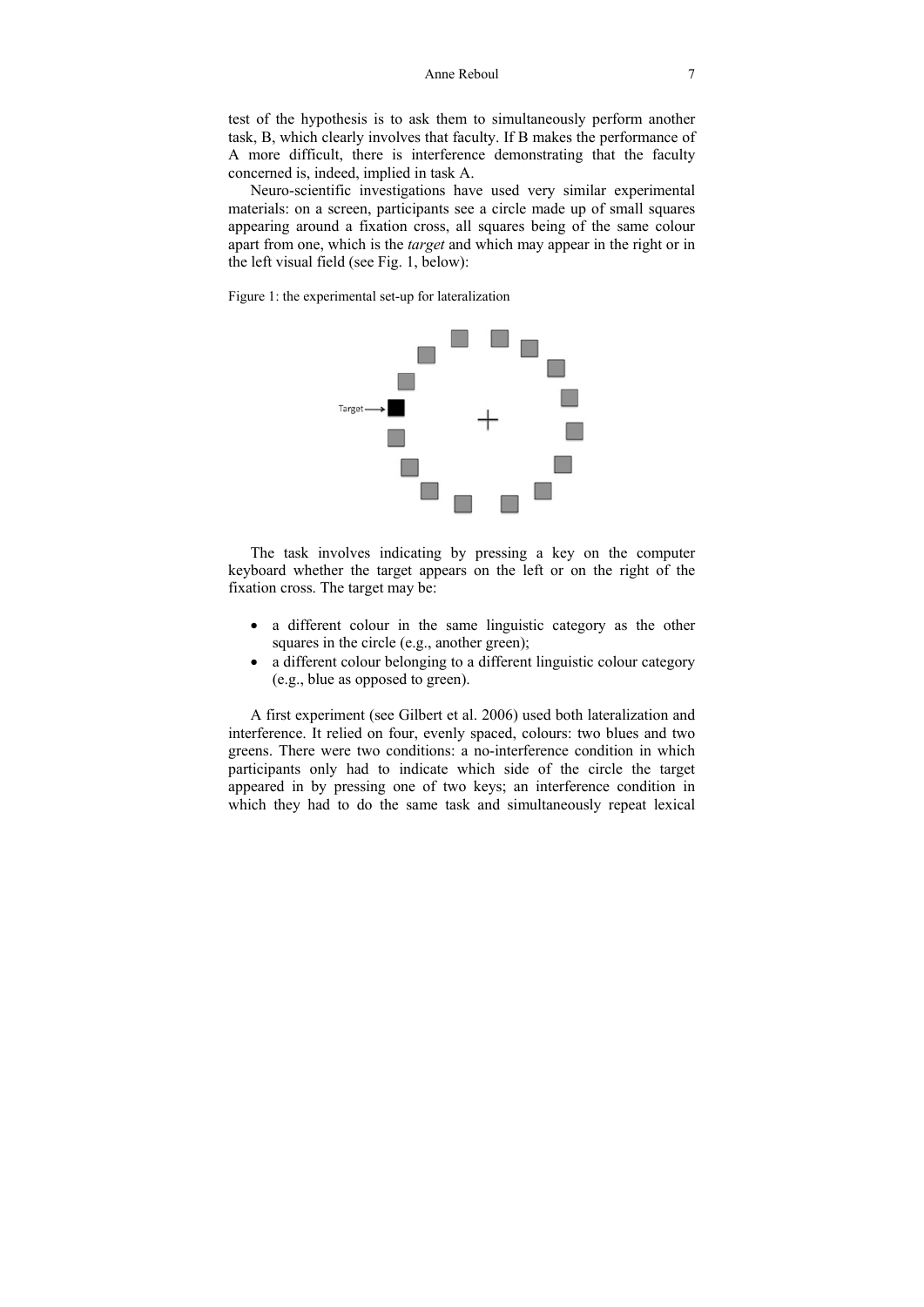items<sup>3</sup> that they heard through a headset. The predictions, based on the Sapir-Whorf hypothesis, were that, in the no-interference condition, a target from a different category (across category target) would be detected more quickly if presented in the right visual field (RVF) than if presented in the left visual field (LVF), while for a target from the same category (within category target), the field of presentation would have no effect. In the interference condition, these effects should disappear. These predictions were verified by the results. The results reported a significant asymmetry in reaction times in the no-interference condition depending on whether the targets were presented in the LVF or in the RVF for across category targets (reaction times were shorter for presentations in the RVF than for presentations in the LVF). No such asymmetry between fields of presentation was found for within category targets. In the interference condition, there was an asymmetry between fields of presentation but for both within and across category targets. However, when presented in the RVF, within category targets were now detected more quickly than across category targets. In other words, categorical perception for colours seems localized in the left (language) hemisphere of the brain. What is more, the strong interference effect shows that the language faculty is involved in colour perception in this non-linguistic task.

This first result was reinforced by a second study (see Siok et al. 2009), using the same paradigm (without the interference condition), but adding fMRI. This reproduced the behavioural results of the no-interference condition in the first study, with an asymmetry between presentations in the RVF and in the LVF for the across category target, and no such asymmetry for the within category target. The fMRI data showed that between category targets more quickly activated language areas in the left hemisphere, than did the within category targets.

The first two studies investigated lateralization of categorical perception among participants *from a single language*. This was remedied by a study (see Roberson et al. 2008) that concentrated on a colour distinction, found in Korean, but not in English, between two sorts of green: yellowish green vs. greenish green. Again, the study applied to four evenly spaced colours, two yellowish greens and two greenish greens, with the same paradigm as in the first study (without the interference condition). There were two groups of participants: English speakers (who do not have the distinction in their language) and Korean speakers (who do). The predictions were that the across-category targets would show the usual asymmetry between presentation in the RVF as opposed to presentation in the LVF in Korean

<sup>&</sup>lt;sup>3</sup> Not including colour words.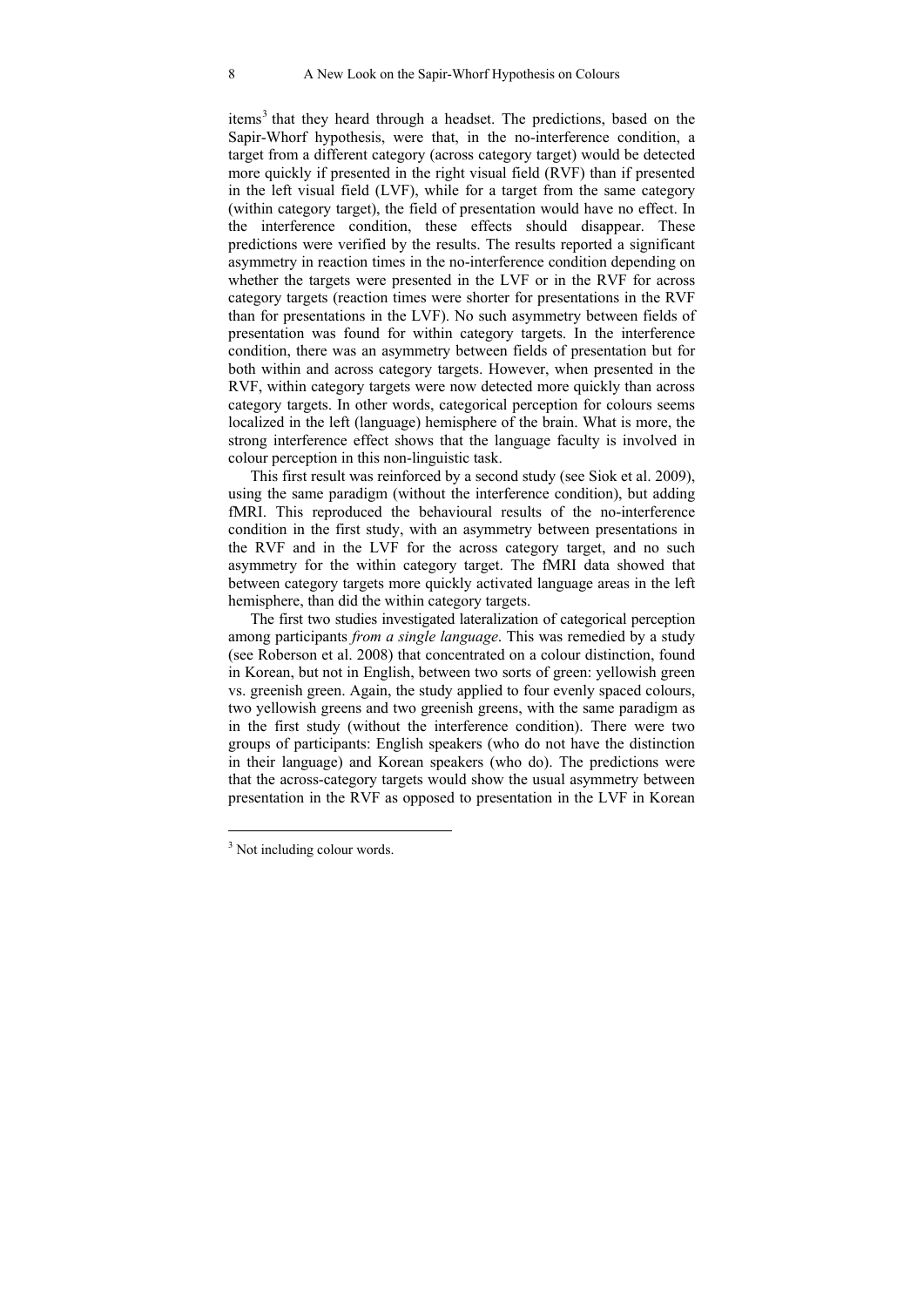#### Anne Reboul 9

speakers, but not in English speakers. The results were at first disappointing in that, while the nature and presentation of targets made no difference in reaction times for the detection of the target in English speakers, as predicted, across category targets were indeed more quickly recognized by Korean speakers but this occurred regardless of the field of presentation. In other words, there was the same asymmetry in the RVF as in the LVF. However, a second analysis of the results of the Korean speakers brought out a distinction between a slow and a quick group. While in the slow group, the asymmetry was identical for across category targets in both visual fields, presumably because the information from the LVF had time to travel from the right to the left hemisphere of the brain, in the quick group, the usual RVF presentation effect was found in keeping with the results of the previous studies. Thus, the final conclusion of this study is that the language spoken bears a direct influence on the lateralization of categorical perception given that there was no lateralization (and no categorical perception) among the English speakers in contrast with the Korean speakers, who showed a left lateralization for categorical perception.

Before we turn to developmental data, what do these adult studies tell us about the Sapir-Whorf hypothesis? As said above, the neuro-scientists interpreted the Sapir-Whorf hypothesis in terms of the lateralization of categorical perception, which, according to that interpretation, should be lateralized in the language (left) hemisphere of the brain. Though this is a perfectly reasonable interpretation of the Sapir-Whorf hypothesis, is it consistent with a weak (trivial) or a strong (non-trivial) interpretation of it?

I shall discuss the weak interpretation after presenting the developmental data but it does seem clear that the lateralization interpretation, though consistent with a non-trivial variety of the Sapir-Whorf hypothesis, may not prove sufficient to validate it. Under the strong hypothesis interpretation, the within-category targets should not have been detected at all. Let us recall the Whorf quotation: perception and discrimination are themselves supposed to be dependent on language. No linguistic category means no discrimination. However, the within-category targets were detected. What is more, English speakers were as good (in fact quicker) as Korean speakers at detecting the across-category targets for which English has no word in the bilingual study. Thus, while the lateralization interpretation is certainly consistent with the non-trivial variety of the Sapir-Whorf hypothesis, it is not sufficient in itself to establish its validation. The non-trivial hypothesis predicts not only lateralization of categorical perception but also no discrimination above and over categorical perception. While the results above do verify lateralization,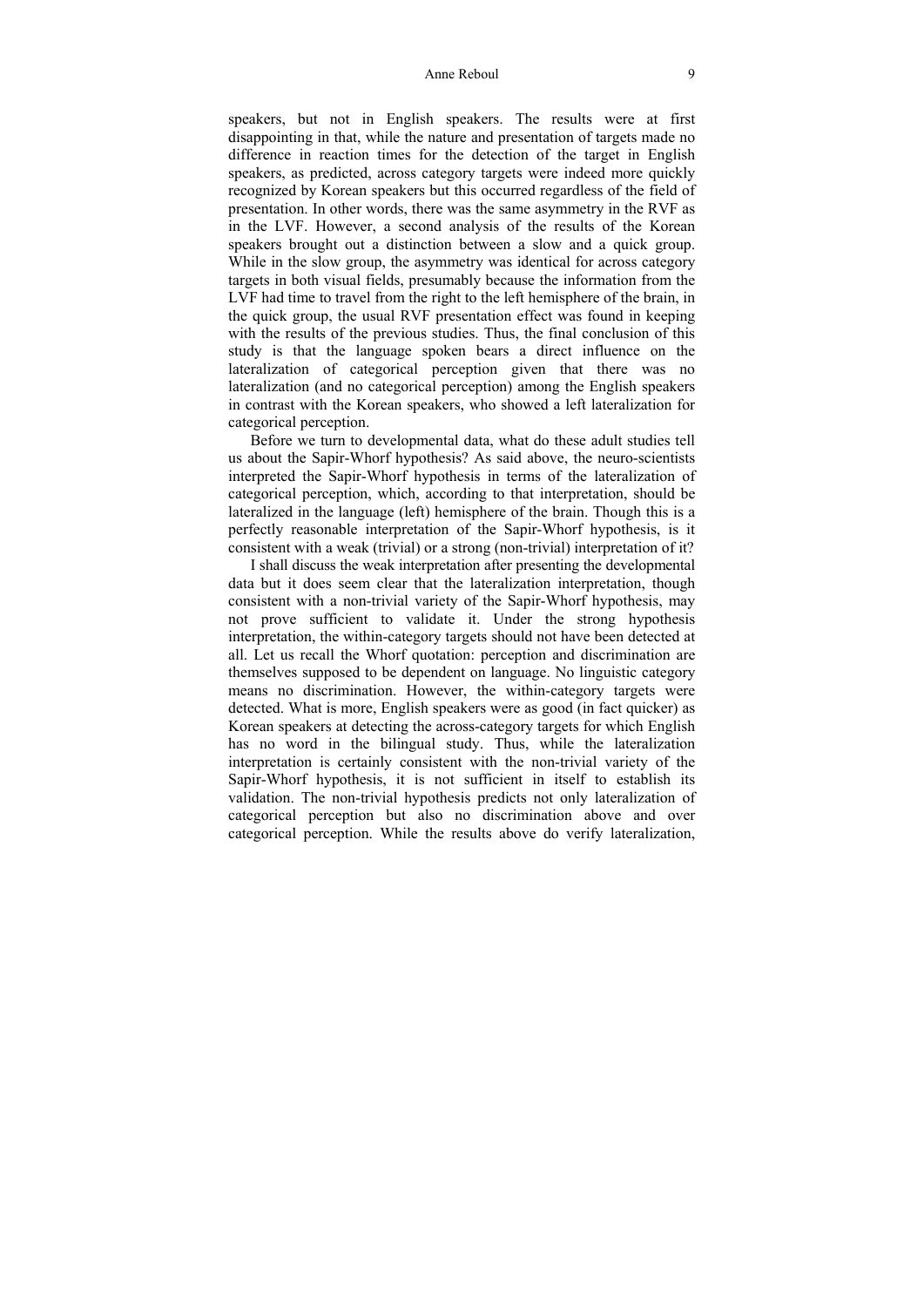they do not verify the absence of discrimination without categorical perception.

## *Developmental studies*

Thus, the adult studies, although they establish the lateralization of categorical perception in the left (language) hemisphere, do not provide any justification for considering that all colour perception is categorical perception and language dependent. Indeed, this is consistent with the WCS results, with the difference between the universality of centroids apparently dependent on the colour perception system and linguistic boundaries between colours (i.e., categorical perception) that display a fair degree of system independence.

The obvious question remains whether there is categorical colour perception before the acquisition of the colour lexicon or whether categorical perception is brought into existence by acquisition. This question was studied in a pioneering study (see Bornstein et al. 1976). It tested categorical perception in 4-month-old infants on the four primary chromatic colours identified by Berlin & Kay in 1969 (blue, green, yellow, red), using a habituation-dishabituation paradigm. The basic idea behind such paradigms is that participants are shown the same stimulus repetitively, until their attention diminishes, indicating *habituation*; then, they are presented with a different stimulus, leading to renewed interest (*dishabituation*). In their study, Bornstein and colleagues presented the infants with a succession of identically coloured screens, and, after habituation, with a differently coloured screen, which belonged either to the same colour category or to another colour category. They found out that infants gaze longer at a new colour from a different category than at a new colour belonging to the same category (as usual, at a constant distance in terms of the colour spectrum). In other words, the infants were capable of categorical perception. This, in itself, seems enough to establish that categorical perception is *not* language dependent as 4-month-olds remain still far from language acquisition.

A further question, given the existence of categorical perception in children, is whether categorical perception is lateralized, and, should this prove the case, whether it is left or right-lateralized. This was tested in another study (see Franklin et al. 2008a). They used a variation on the experimental paradigm used in the adult lateralization studies. Participants were placed in front of a screen in a uniform colour with a fixation cross. The target, a single small circle of a different colour, would appear in any of a range of positions arranged circularly around the fixation cross. It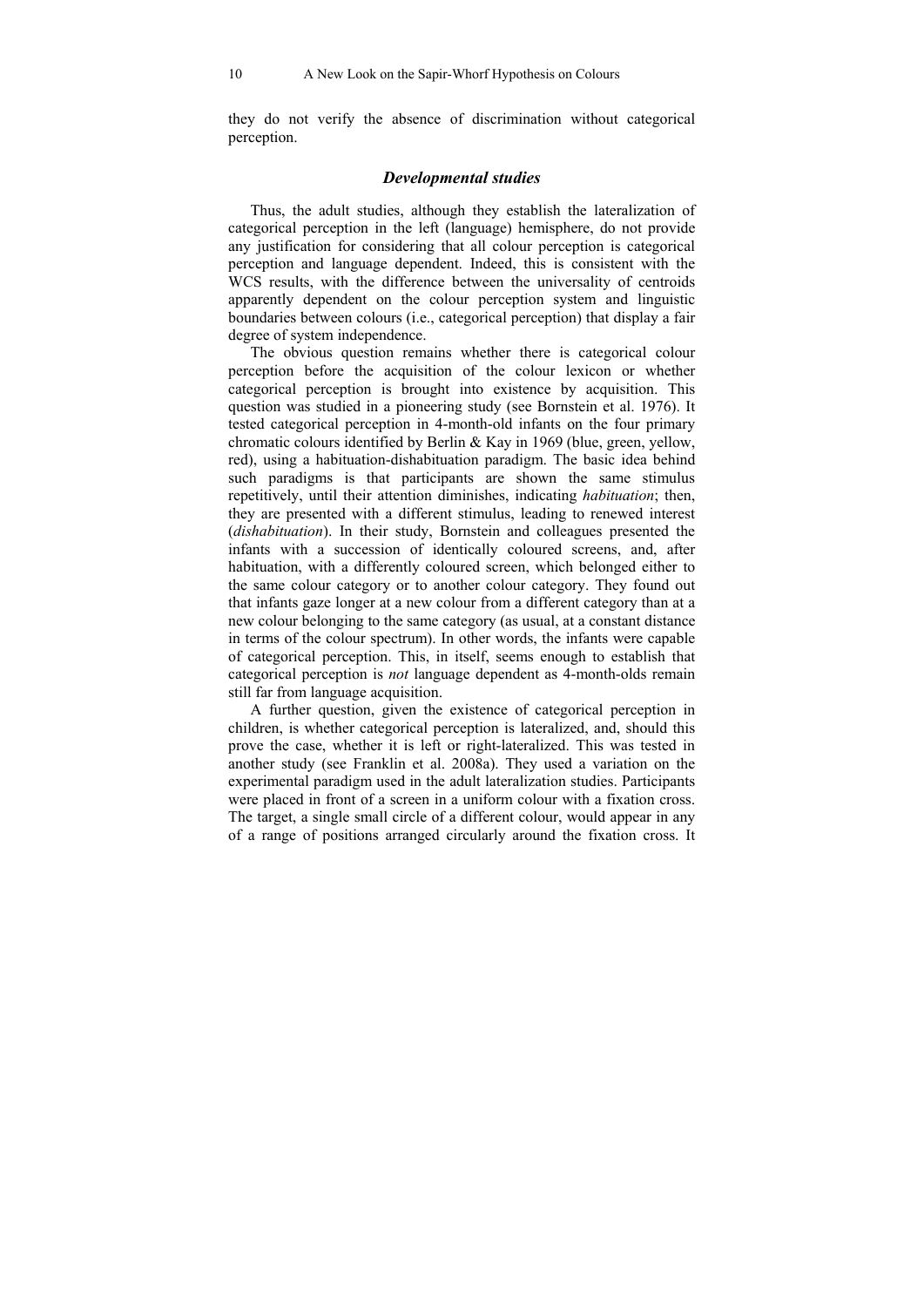#### Anne Reboul 11

could be a different colour in the same category as the background or from a different category. Measurement (made through eye tracking) was made of the time between the appearance of the target on the screen and the onset of the participant's eye movement toward the target. Thus, the possibilities were, as above, between the within and across category targets as well as the positioning in the LVF or in the RVF. There were two groups of participants: English speaking adults (mean age 21.8 years) and non-linguistic infants (mean age 20.61 weeks). The results showed, as expected, that, in adults, the asymmetry between the within and across category targets was stronger for RVF presentation. In infants, however, asymmetry between the across and within category targets (the first quicker than the second) was found only when the target was presented in the LVF. This both supports Bornstein's results (i.e., the existence of categorical colour perception in non-linguistic children), and also strongly suggests that categorical perception is lateralized *in the right hemisphere* in pre-linguistic infants.

Thus, categorical perception exists in pre-linguistic infants and is lateralized in the right hemisphere of the brain. In adults, by contrast, it is lateralized in the left hemisphere. This means that a change of lateralization occurs at some point or other in development. A rather obvious question is whether this occurs *as the result* of colour lexicon acquisition.

The same research team (see Franklin et al. 2008b) investigated this further question, applying the same paradigm but with different participants. Children, 2 to 5-year-olds, were divided into two groups: "learners" (mean age: 32 months); and "namers" (mean age: 46 months). To be assigned to the "namers" group, children had to successfully perform two tasks: naming the colour of a swatch, and showing a swatch from a name. The children who failed this dual test were "learners". The two groups were then put through the same experiment as in the previous study. The results indicated that across category targets were detected more quickly than within category targets when presented in the LVF in the "learners" group and when presented in the RVF in the "namers" group. Thus, categorical perception is lateralized in the right hemisphere in the "learners" group and in the left hemisphere in the "namers" group, suggesting that the change of lateralization is, indeed, coupled with the acquisition of the colour lexicon. However, given the difference in mean ages between the two groups, it might also stem from some brain maturation process. Franklin and colleagues reanalyzed their results, controlling for age, and came up with the same results, confirming the right hemisphere lateralization for categorical colour perception in